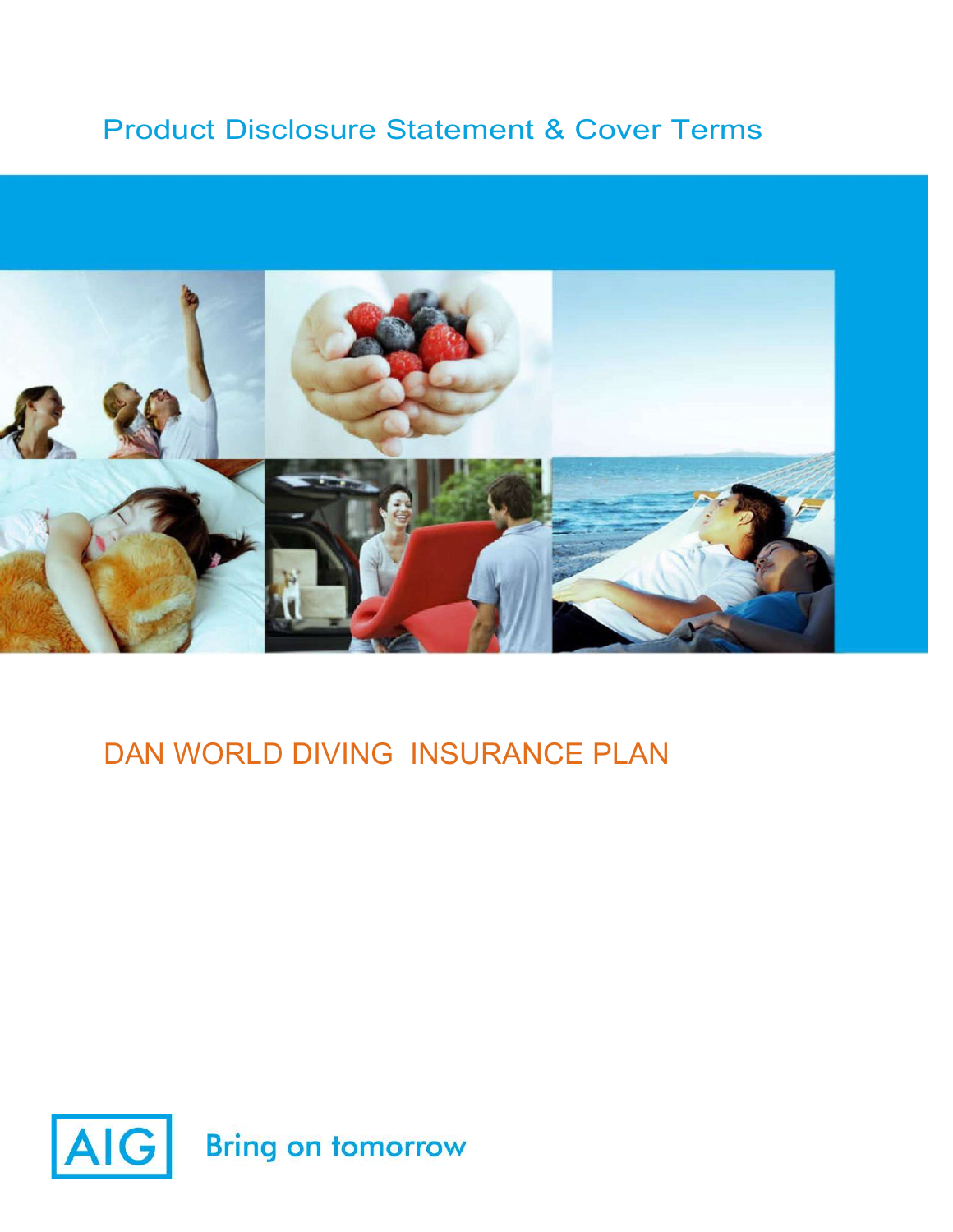## **CONTENTS**

| YOUR DUTY TO TAKE REASONABLE CARE NOT TO MAKE A MISREPRESENTATION  13                                                                               |    |
|-----------------------------------------------------------------------------------------------------------------------------------------------------|----|
|                                                                                                                                                     |    |
|                                                                                                                                                     |    |
|                                                                                                                                                     |    |
|                                                                                                                                                     |    |
|                                                                                                                                                     |    |
|                                                                                                                                                     |    |
|                                                                                                                                                     |    |
|                                                                                                                                                     |    |
|                                                                                                                                                     |    |
|                                                                                                                                                     |    |
| <b>EXTENDED BENEFITS</b>                                                                                                                            | 20 |
| BENEFIT B - ACCIDENTAL DEATH AND DISMEMBERMENT BENEFIT AND PERMANENT<br>TOTAL DISABILITY AS A RESULT OF A DIVING INCIDENT OR AN ACCIDENTAL IN-WATER |    |
|                                                                                                                                                     |    |
|                                                                                                                                                     |    |
|                                                                                                                                                     |    |
|                                                                                                                                                     |    |
|                                                                                                                                                     |    |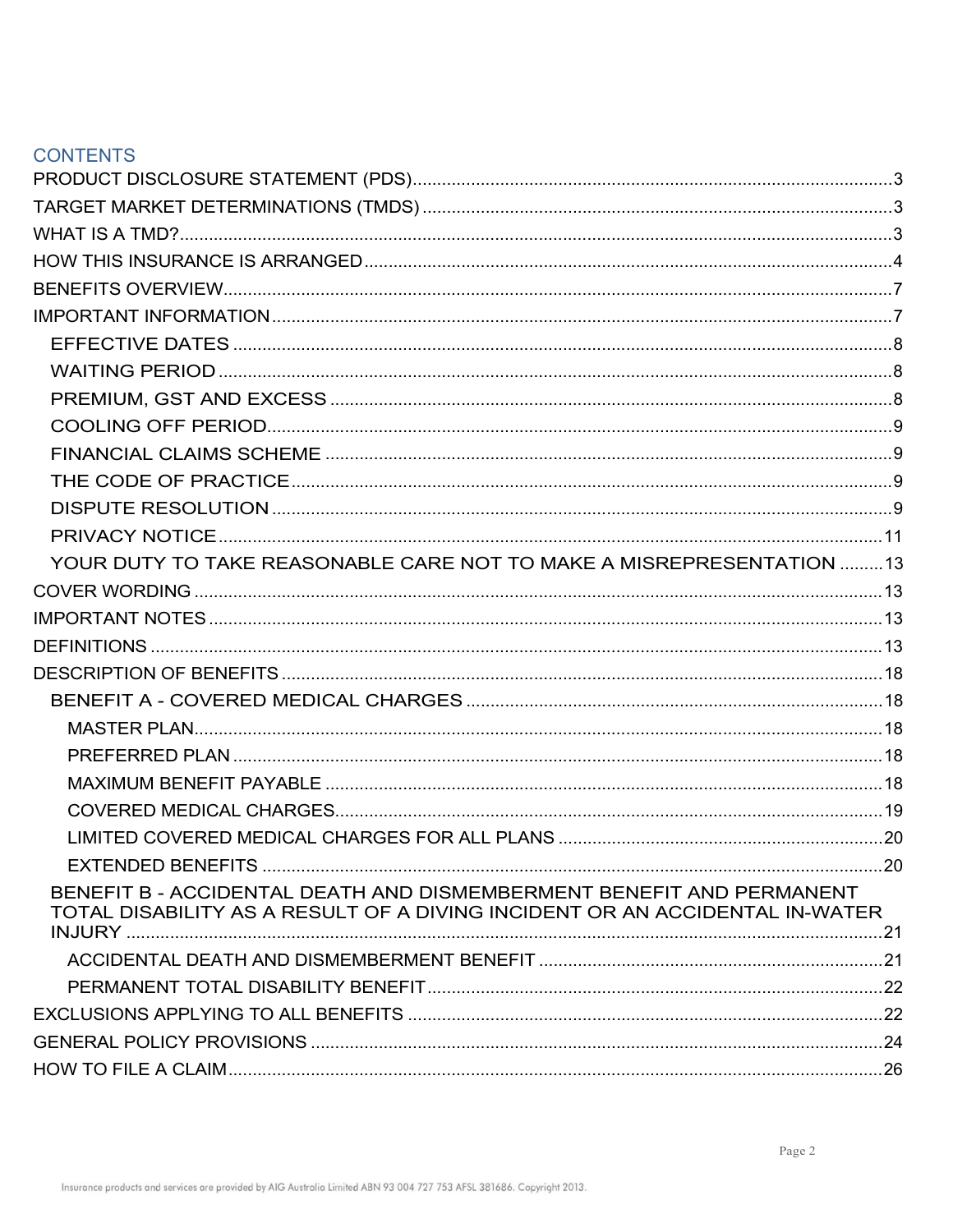## PRODUCT DISCLOSURE STATEMENT (PDS)

## Target Market Determinations (TMDs)

From 5 October 2021, AIG Australia Limited (AIG) is required to have Target Market Determinations for its retail client insurance products in accordance with the Treasury Laws Amendment (Design and Distribution Obligations and Product Intervention Powers) Act 2019.

## What is a TMD?

A TMD is a document created by AIG which seeks to offer customers, distributors and staff with an understanding of the class of customers for which the product has been designed and sets out:

- who is in the target market and who the product is not designed for;
- any distribution conditions and restrictions for the product;
- review periods and events that may trigger a review of the TMD; and
- reporting obligations for AIG's distributors.

The TMD is not intended and should not be treated as a full summary of the product's terms and conditions and is not intended to provide financial advice. Customers must refer to the Product Disclosure Statement (PDS) and any supplementary disclosure documents for the terms and conditions of the product when making a decision to acquire the product.

TMD's for all AIG retail products are available on AIG's website at aig.com.au/tmd

AIG is committed to offering high quality insurance products to meet our customer needs and which offer real value. AIG achieve this by taking a consumer-centric approach when designing and distributing our products.

This Product Disclosure Statement ("PDS") is designed to assist you in your decision to purchase the DAN World Diving Accident Insurance Plan. It contains information about key benefits and significant features of such cover.

The PDS also contains important information about your rights and obligations including:

- The Cooling Off Period
- Privacy Notice
- The Duty Not To Misrepresent
- **Complaints**

The full terms and conditions that apply to the DAN World Diving Accident Insurance Plan are contained in the coverage terms ("Terms") found after the PDS and the Group Policy referenced below..

The definitions found in the Terms to which this PDS is attached will equally apply to the PDS.

We recommend you read the PDS in conjunction with the Terms.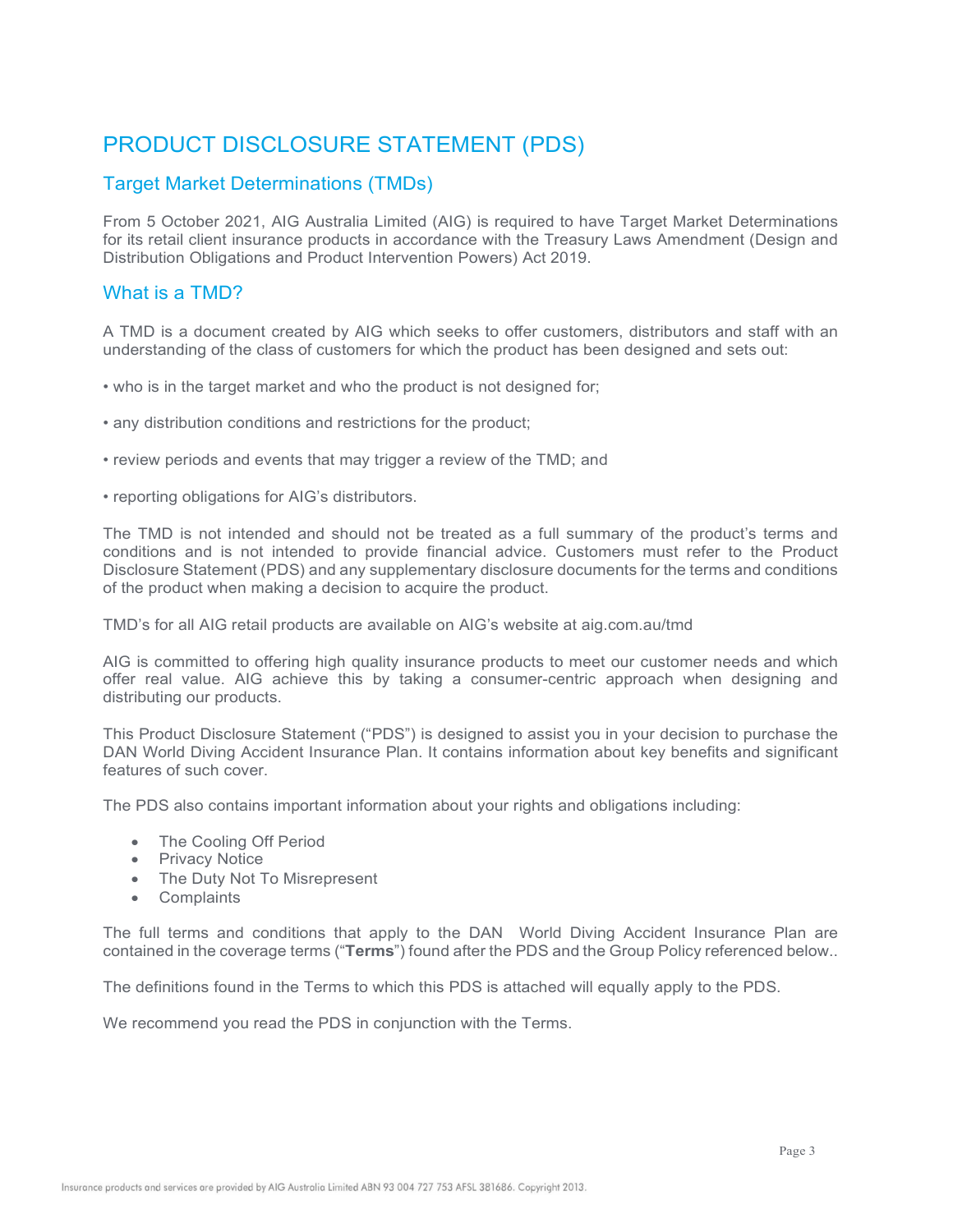#### How this insurance is arranged

The Terms are subject to and form part of the Group Diving Insurance Policy ("the Group Policy") which has been issued to DAN World Ltd (ABN 55 324 165 878) ("DAN") by AIG Australia Limited (ABN 93 004 727 753) (AFSL 381686) and is subject to the terms and conditions contained herein. You are a beneficiary under the Group Policy. This means that subject to the terms of the Group Policy, your right to claim under the Group Policy will be covered and paid by AIG.

AIG Australia Limited contact details are:

AIG Australia Limited (We/Us/Our/AIG) Level 19, 2 Park Street **Sydney** NSW 2000

AIG issues the Group Policy pursuant to an Australian Financial Services Licence ('AFSL') granted to AIG by the Australian Securities and Investments Commission.

AIG prepared this PDS and settles claims.<br>Cover is arranged by Honan Insurance Group Pty Ltd (ABN 67 005 372 396 (AFSL246749) ("HIG") and DAN. HIG has appointed DAN as its Authorised Representative (AR No:001274753)

 Any financial services provided by HIG and DAN is under HIG's Financial Services License (AFSL 246749)

This PDS is dated 30 September 2021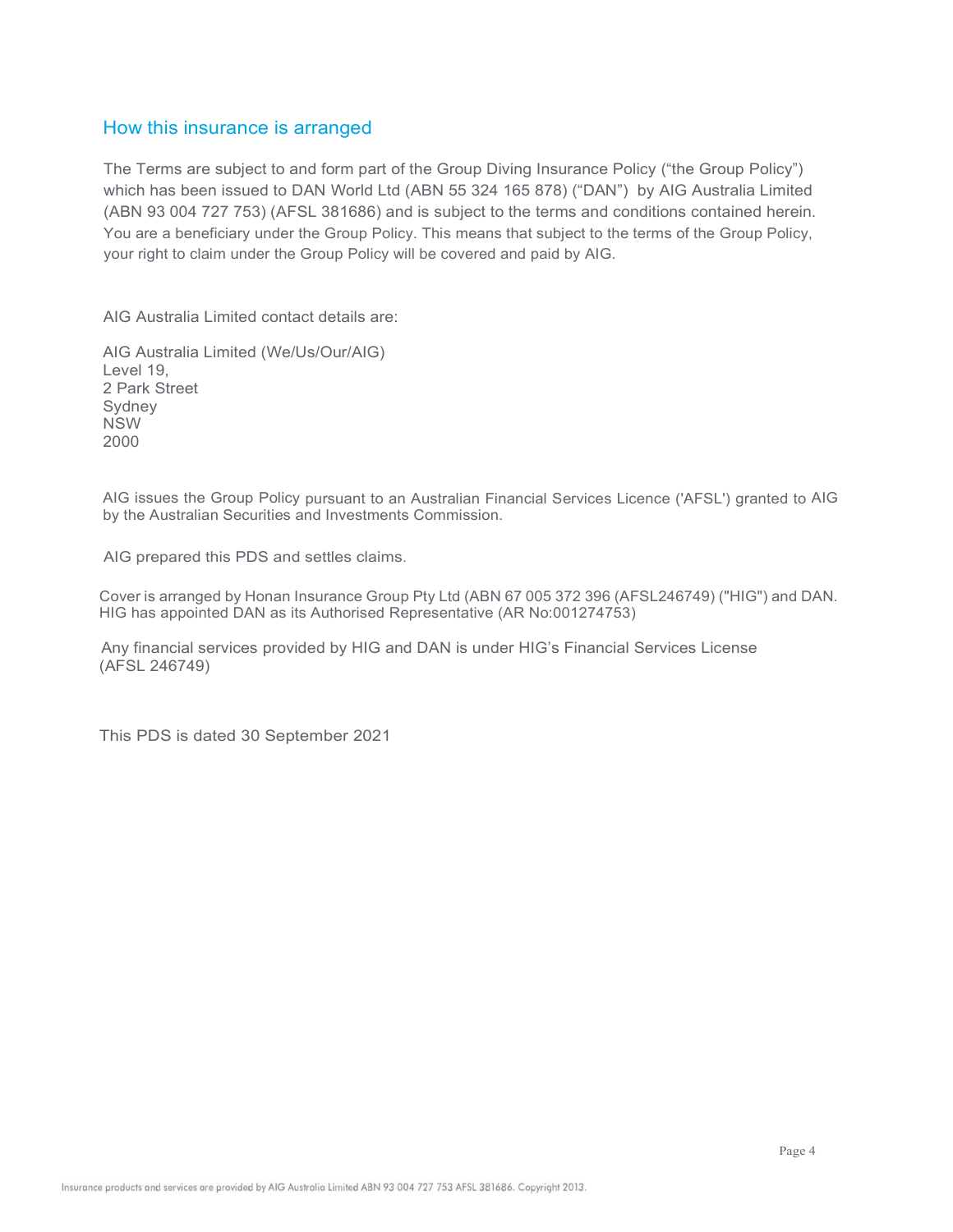## Benefits Overview

A summary of some of the benefits of your cover under the Terms can be found in the table below. There are different coverage plans available which are detailed below and which provide different limits

You should be aware that exclusions do apply. For detailed information about the benefits, exclusions, the circumstances under which the benefits are provided, and the process for making a claim, please read the Terms after the PDS

| Plans ('the Plan")                                                                                       |                                                                                       |                    |  |  |
|----------------------------------------------------------------------------------------------------------|---------------------------------------------------------------------------------------|--------------------|--|--|
|                                                                                                          | <b>Master</b>                                                                         | <b>Preferred</b>   |  |  |
| <b>Dive Depth Limit</b>                                                                                  | 50 Metres                                                                             | No Depth Limit     |  |  |
| <b>Benefits</b>                                                                                          |                                                                                       |                    |  |  |
| Benefit A:<br>Medical, hospital and other<br>covered medical charges as<br>a Result of a Diving Incident | Up to AUD\$150,000                                                                    | Up to AUD\$300,000 |  |  |
| Benefit B:                                                                                               |                                                                                       |                    |  |  |
| Accidental Death,<br>Dismemberment and<br><b>Permanent Total Disability</b>                              | Accidental Death \$10,000; Disability up to<br>AUD\$15,000<br>Disability up to age 65 |                    |  |  |
| <b>Cover Triggered By</b>                                                                                | Incident resulting in Decompression Illness<br>Diving<br>(DCI);                       |                    |  |  |
|                                                                                                          | Diving Incident resulting in Pulmonary Barotrauma;                                    |                    |  |  |
|                                                                                                          | Any other Accidental In-water Injury                                                  |                    |  |  |

The Group Policy and Terms only provides cover to you if you are a resident in Australia and are over 12 years of age and under 80 years of age and only provides protection as a result of a covered diving incident.

It is designed for recreational divers, underwater photographers, certain scientific divers, dive masters and instructors but does not cover any other commercial diving operations.

This cover does not replace Private Health Insurance.

Cover for death, dismemberment and permanent total disablement is also available in accordance with the table of plans above.

We only provide cover for the events, limits and sums insured applicable to the Plan you have selected which is shown in your Certificate of Insurance and for the period of time specified in the Terms and subject to its terms.

You need to make sure that you are happy with the extent of the cover provided by this insurance. If not you may not get the cover you require.

Read the Terms for a full explanation of the cover.

### Important Information

This cover is made up of the Product Disclosure Statement, the Group Policy, the Terms and the Certificate of Insurance which details the Plan and level of cover you have selected; and any other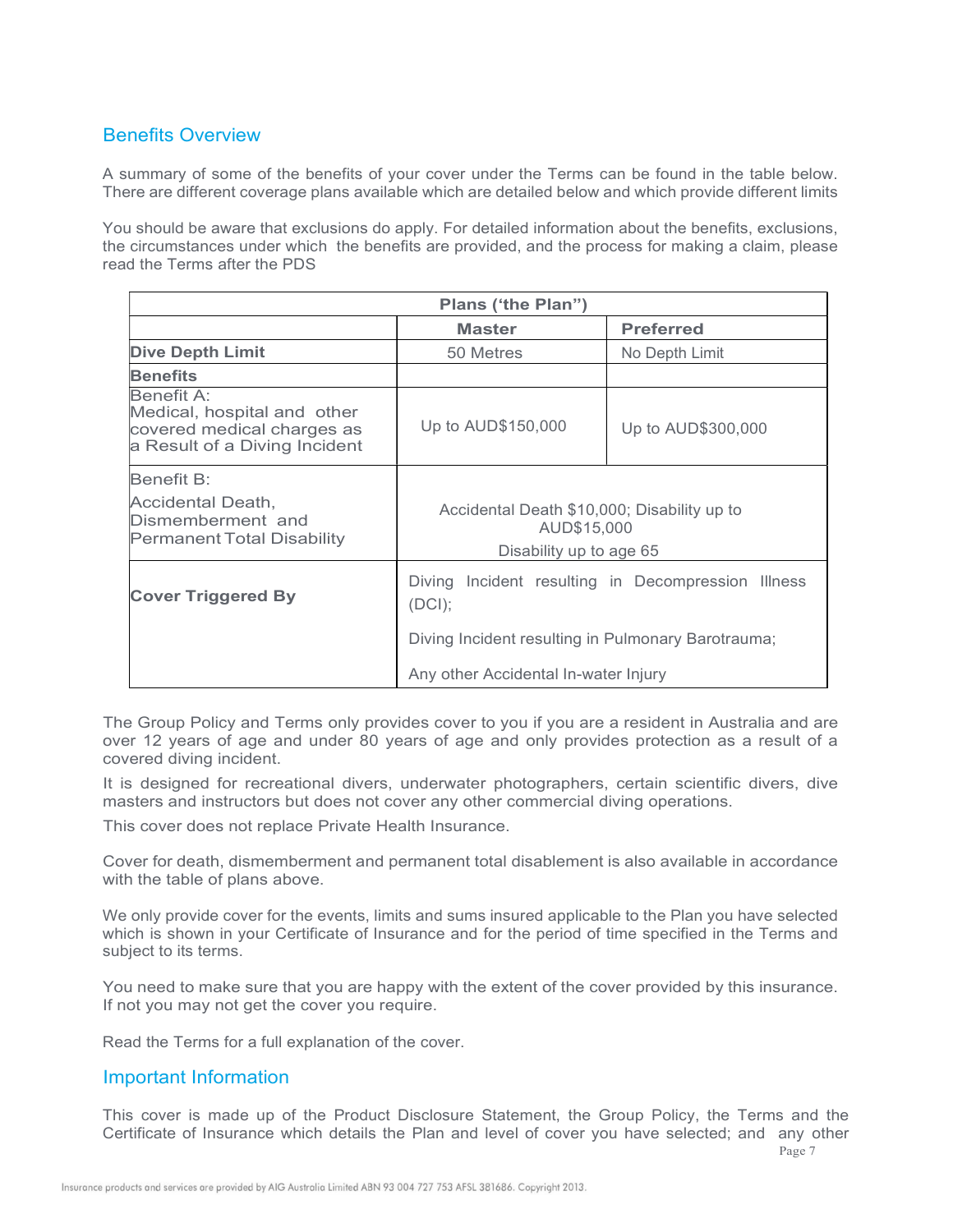document which is agreed to form part of the cover such as endorsements.

This cover is subject to terms, conditions, special provisions, and exclusions outlined in this document and the Group Policy. It is important that you read the terms carefully to familiarise yourself with these provisions. Specifically, please take special note of the following matters.

#### Effective Dates

The Effective Date of coverage is the date acceptance of cover is confirmed by DAN or its agent and will commence at 12:01 a.m. local time at Your home address..

#### Waiting Period

Please note that in certain circumstances the Effective Date may be deferred to a date later than the date set out in the paragraph above. The circumstances when this will happen as well as the corresponding deferred Effective Date is set out below :

- i. If you have engaged in any diving or other activity prior to the Effective Date that has materially contributed to, directly or in-directly, or resulted in a Diving Incident, or where applicable an Accidental In-water Injury, then the Effective Date will be deemed to be deferred to the date of your complete recovery from such incident or injury as certified by a medical practitioner.
- ii. If you are confined in an Institution on the Effective Date for this cover, then the Effective Date for the cover will be deemed to be deferred to the date of your discharge from the Institution

In both the scenarios listed above, no cover will be provided under the Group Policy and Terms for any evacuation, medical, paramedical or other benefits incurred prior to the deferred Effective Date, regardless of the date on which a claim for such cover or benefit is made by or on behalf of the Insured Person.

#### Premium, GST and Excess

This cover provided under the Group Policy and Terms is subject to payment of premium. In order to calculate the premium applicable, we take into consideration which plan has been selected. The premium is inclusive of applicable government charges including GST and Stamp Duty in relation to the coverage. The total cost of coverage is shown on Your Certificate of Insurance and is made up of your premium plus Government Taxes such as, GST and Stamp Duty.

The excess is the amount you must contribute towards the cost of any claim you make.

Where We pay Your claim, We will deduct the excess from the amount of the claim we will pay to You, or We will ask You to pay the Excess to a supplier, repairer, or to Us.

The excess payable by You is shown in the Terms unless it is specifically noted in the Certificate of Insurance to be otherwise.

The amount of premium payable for this cover also includes an amount on account of GST. The sums insured under this cover excludes GST.

When we make a payment under the insurance for the acquisition of goods, services or other supplies we will reduce the payment by the amount of any input tax credit that you are or would have been entitled to if you made a relevant acquisition.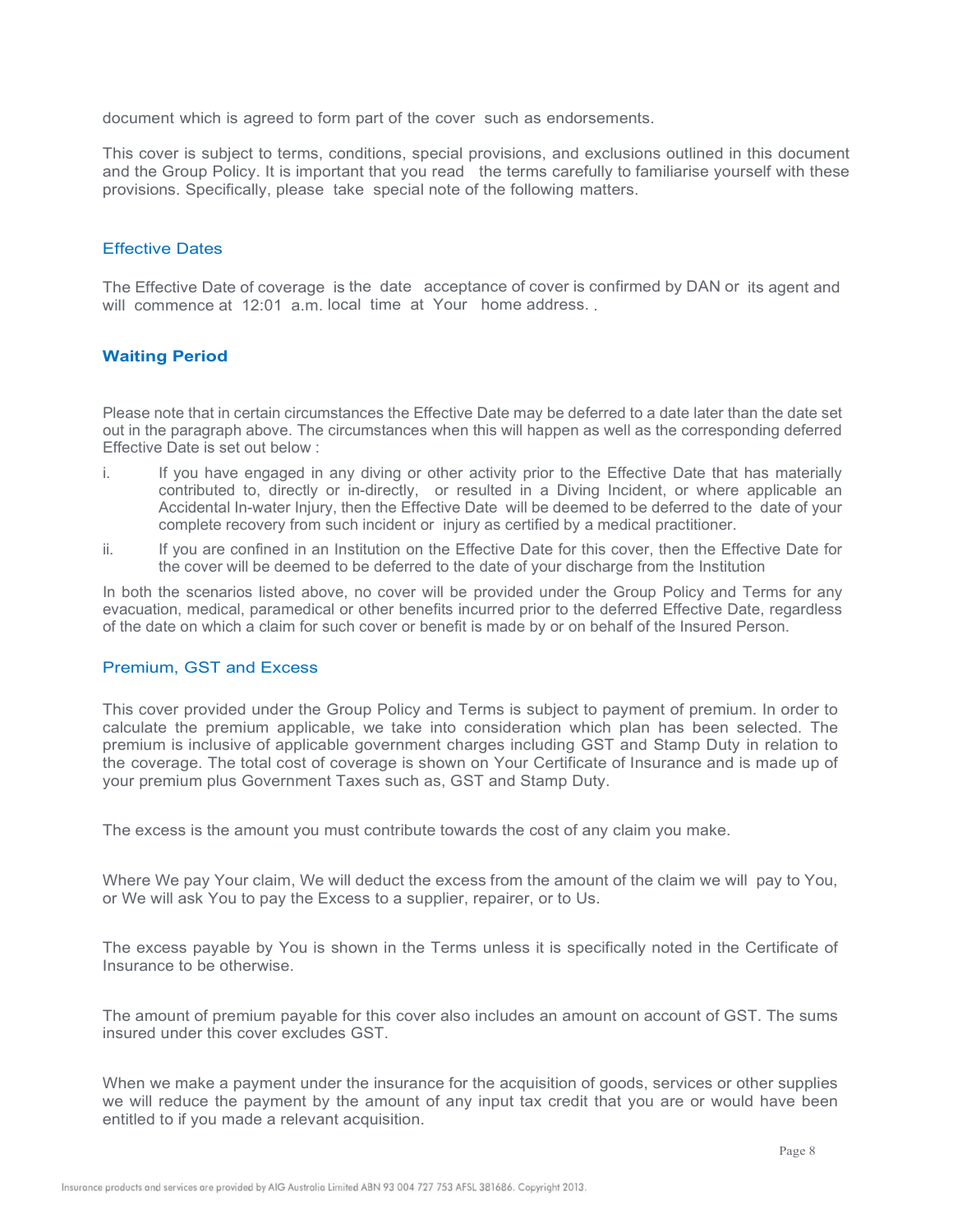Where you are registered for GST You must tell us Your correct input tax credit entitlement. Any fines or penalties arising from your incorrect advice are payable by you.

#### Cooling Off period

If, after reading the Terms, you are not satisfied with the cover, you may cancel the cover within 15 days of receiving your cover documentation and obtain a full refund less any non-refundable government charges and taxes that we have paid. You may notify us in writing or electronically.

If you make a claim for any incident within the 15-day period no cooling off period is permitted.

If the cover is for an event that will finish within the 15 days cooling off period, you can only exercise your right to cancel before the event starts.

#### Financial Claims Scheme

The protection provided under the Federal Government's Financial Claims Scheme ("Scheme") applies to the cover. In the unlikely event that we are unable to meet our obligations under the insurance, persons entitled to make a claim under the insurance cover under the cover terms may be entitled to payment under the Scheme (access to the Scheme is subject to eligibility criteria). Information about the Scheme can be obtained from the APRA website at https://www.fcs.gov.au.

#### The Code of Practice

AIG Australia Limited is signatory to the General Insurance Code of Practice ("Code"). The Code sets out the minimum standards of service that can be expected from the insurance industry and requires insurers to be open, fair and honest in their dealings with customers.

We are committed to adhering to the objectives of the Code and to uphold these minimum standards when providing services covered by this Code. The Code objectives will be followed having regards to the law and acknowledging that a contract of insurance is a contract based on the utmost good faith.

For more information on the Code please visit www.codeofpractice.com.au.

#### Dispute Resolution

#### Complaints and Feedback

Learning about your experiences with us and our service partners helps to improve the way we do business with you. If you have feedback, or an issue you would like resolved we encourage you to make contact. Below is information on how to contact us and how we will work together to resolve any concerns you have.

#### How to provide feedback

#### 1. Speak to our Complaints team

Our complaints team can be contacted on 1800 339 669. To get the best out of your call with us, please have your policy and/or claim number available and any specific information about the issue.

#### 2. Provide your feedback in writing

If you would prefer to provide your feedback or complaint in writing you can do so by lodging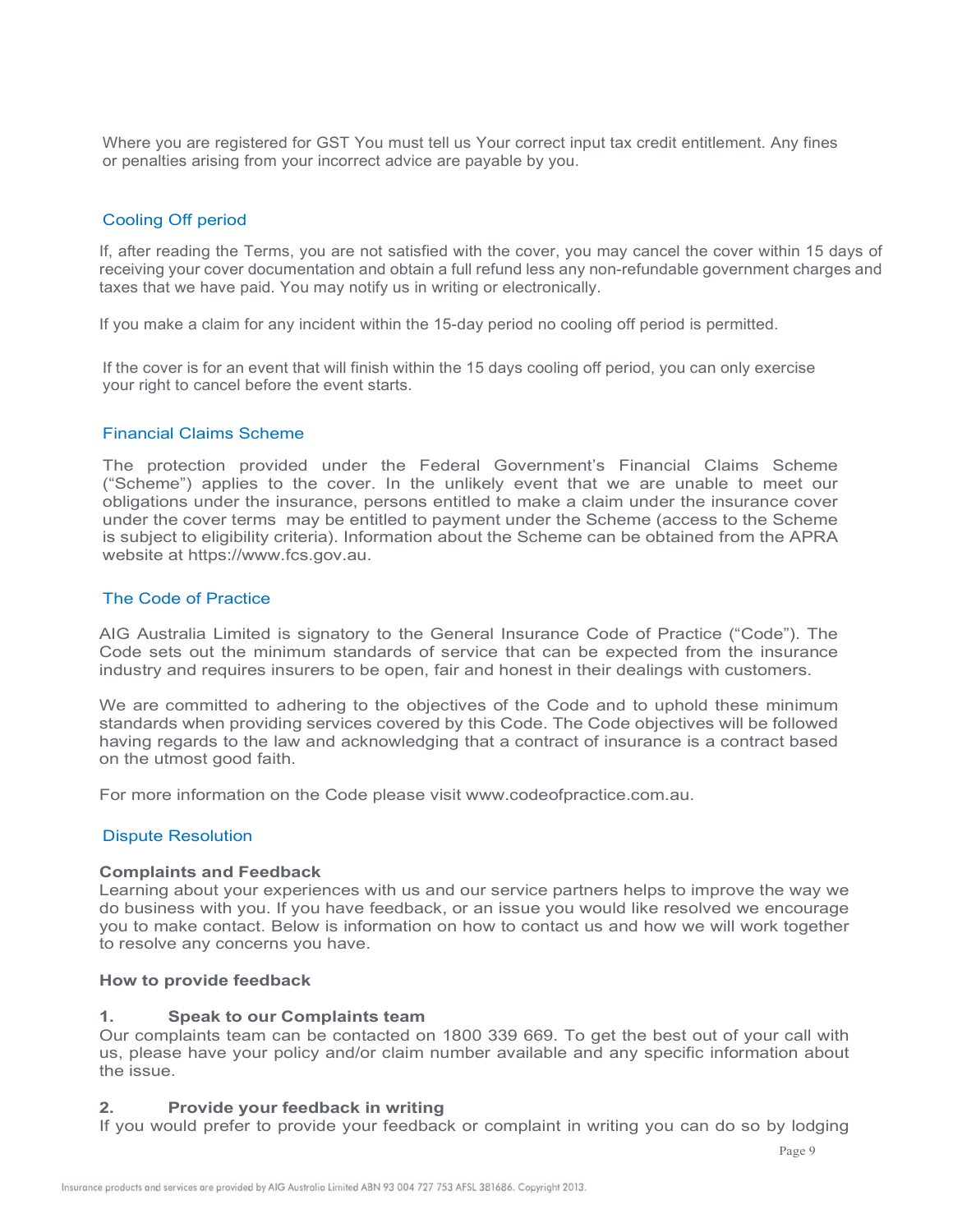your complaint on our website, or by writing to: The Complaints Team AIG Australia Limited Level 13, 717 Bourke Street Docklands VIC 3008 Email: aucomplaints@aig.com

#### What happens if you make a complaint?

If you make a complaint, we will record your complaint and make sure that your concerns are addressed as quickly as possible and seek to achieve a fair outcome for both parties.

We will assess your complaint upon receipt. During the complaints process as set out in this notice, we will meet the following requirements in respect of your complaint.

• Acknowledge your complaint within one (1) business day.

• We will tell you who will handle your complaint and their contact details.

• We will, where applicable, keep you informed via your preferred method of communication of the progress of your complaint every ten (10) business days, more frequently or necessary or as agreed by both of us.

• We will treat your complaint respectfully and handle all personal information in accordance with our Privacy Policy.

• Within 30 calendar days from the date, we receive your complaint, we will provide a response to your complaint including whether your complaint (i) is eligible to be heard by the Australian Financial Complaints Authority (AFCA) under the AFCA Rules; and (ii) can be reviewed by our Internal Dispute Resolution Committee ("Committee").

Please note that only complaints which are eligible to be heard by AFCA under the AFCA Rules can be considered by the Committee.

If we cannot meet any of the stated timeframes, we will communicate to you the reasons why this has not been possible and when you should expect to receive a response or decision from us.

If you are dissatisfied with the reasons provided, and your complaint is eligible to be heard by AFCA under their rules we will advise you of your right to make a complaint to AFCA and provide to you the AFCA contact details.

What you can do if you are not happy with our response or handling of your complaint

If your complaint is eligible to be heard by AFCA under the AFCA Rules and you are not satisfied with our response or the handling of your complaint, your complaint can be reviewed by our Internal Dispute Resolution Committee ("Committee").

If you wish to have such complaint reviewed by the Committee, please telephone or write to the complaints team as per the details above. As part of your request, please include detailed reasons for requesting the review and the outcome you are seeking. This information will assist the Committee in carrying out any assessment and review of such complaint.

A written response setting out the final decision of the Committee and the reasons for this decision will be provided to you.

If we are unable to provide a response within 30 calendar days of receipt of the initial complaint, we will inform you of (i) the time frame for when such complaint will be heard by the Committee, (ii) when you should expect to receive a response from the Committee; (iii) the reasons for such delay; and (iv) subject to whether your complaint is eligible to be heard by AFCA under the AFCA Rules, your right to complain to AFCA if you are dissatisfied with such reasons; and (v) the contact details for AFCA.

Depending on whether your complaint is eligible to be heard by AFCA under the AFCA Rules, you can take your complaint to AFCA at any time, including:

• if we have been unable to resolve your complaint within 30 calendar days;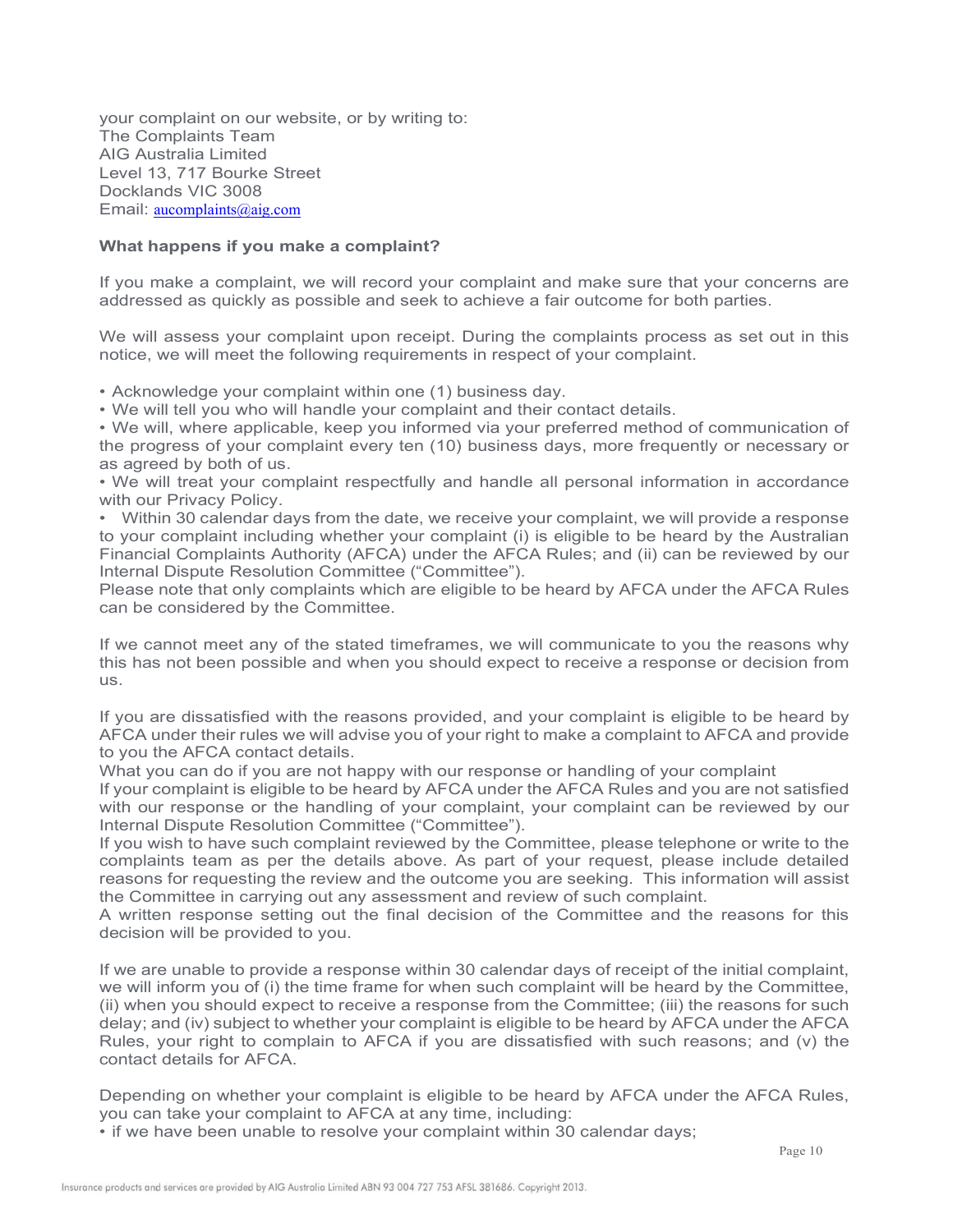• you are dissatisfied with the outcome of your complaint; or

• you are dissatisfied with the findings of the Committee.

AFCA provides a fair and independent financial services complaint resolution service that is free to consumers. AFCA can make decisions within the AFCA Rules with which AIG is obliged to comply.

Under AFCA Rules, complaints which are eligible to be heard by AFCA under the AFCA Rules may be referred to us if it has not gone through our complaints process. AFCA's contact details are:

Australian Financial Complaints Authority (AFCA) GPO Box 3 Melbourne VIC 3001 Website: www.afca.org.au Email: info@afca.org.au Phone: 1800 931 678 (free call)

The use of AFCA in relation to a complaint which is eligible to be heard by AFCA under the AFCA Rules, does not preclude you from subsequently exercising any legal rights which you may have if you are still unhappy with the outcome. Before doing so however, we strongly recommend that you obtain independent legal advice.

If your complaint is not eligible to be heard by AFCA under the AFCA Rules, you are entitled to seek independent legal advice and/or refer your complaint to any other external dispute resolution options which are available to you.

#### Privacy Notice

This notice sets out how AIG collects, uses and discloses personal information about you, if an individual; and other individuals you provide information about.

#### Further information about our Privacy Policy is available at www.aig.com.au or by contacting us at australia.privacy.manager@aig.com or on 1300 030 886.

#### How we collect your personal information

AIG usually collects personal information from you or your agents. AIG may also collect personal information from:

- our agents and service providers;
- other insurers:
- people who are involved in a claim or assist us in investigating or processing claims, including third parties claiming under the cover, witnesses and medical practitioners;
- third parties who may be arranging insurance cover for a group that you are a part of;
- providers of marketing lists and industry databases; and
- publically available sources.

Why we collect your personal information<br> **AIG** collects information necessary to:

- 
- **underwrite and administer your insurance cover;**
- **Indem** improve customer service and products including carrying out research and analysis including data analytics functions; and
- **advise you of our and other products and services that may interest you.**

You have a legal obligation under the Insurance Contracts Act 1984 to disclose certain information. Failure to disclose information required may result in AIG declining cover, cancelling your insurance cover or reducing the level of cover, or declining claims.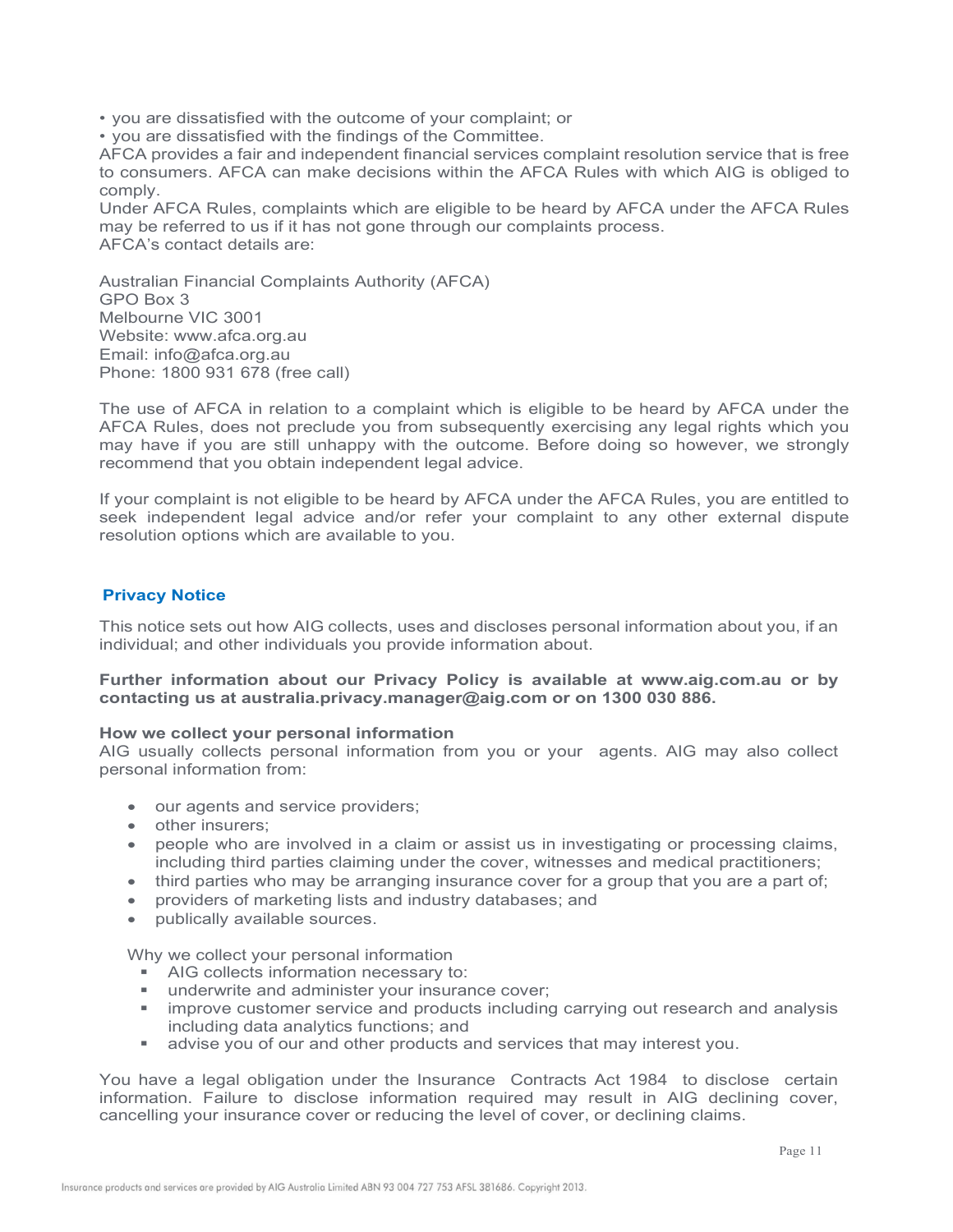#### To whom we disclose your personal information

In the course of underwriting and administering your cover we may disclose your information to:

- you or our agents , entities to which AIG is related, reinsurers, contractors or third-party providers providing services related to the administration of your cover;
- banks and financial institutions for cover payments;
- you or our agents , assessors, third party administrators, emergency providers, retailers, medical providers, travel carriers, in the event of a claim;
- entities to which AIG is related and third-party providers for data analytics functions;
- other entities to enable them to offer their products or services to you; and
- government, law enforcement, dispute resolution, statutory or regulatory bodies, or as required by law.

AIG is likely to disclose information to some of these entities located overseas, including in the following countries: Ireland, Belgium, the Netherlands, Germany, France, United States of America, United Kingdom, Singapore, Malaysia, the Philippines, India, Hong Kong, New Zealand as well as any country in which you have a claim and such other countries as may be notified in our Privacy Policy from time to time.

You may request not to receive direct marketing communications from AIG.

#### Access to your personal information

Our Privacy Policy contains information about how you may access and seek correction of personal information we hold about you. In summary, you may gain access to your personal information by submitting a written request to AIG.

In some circumstances permitted under the Privacy Act 1988, AIG may not permit access to your personal information. Circumstances where access may be denied include where it would have an unreasonable impact on the privacy of other individuals, or where it would be unlawful.

#### **Complaints**

Our Privacy Policy also contains information about how you may complain about a breach of the applicable privacy principles and how we will deal with such a complaint.

#### Consent

Your application includes a consent that you and any other individuals you provide information about consent to the collection, use and disclosure of personal information as set out in this notice.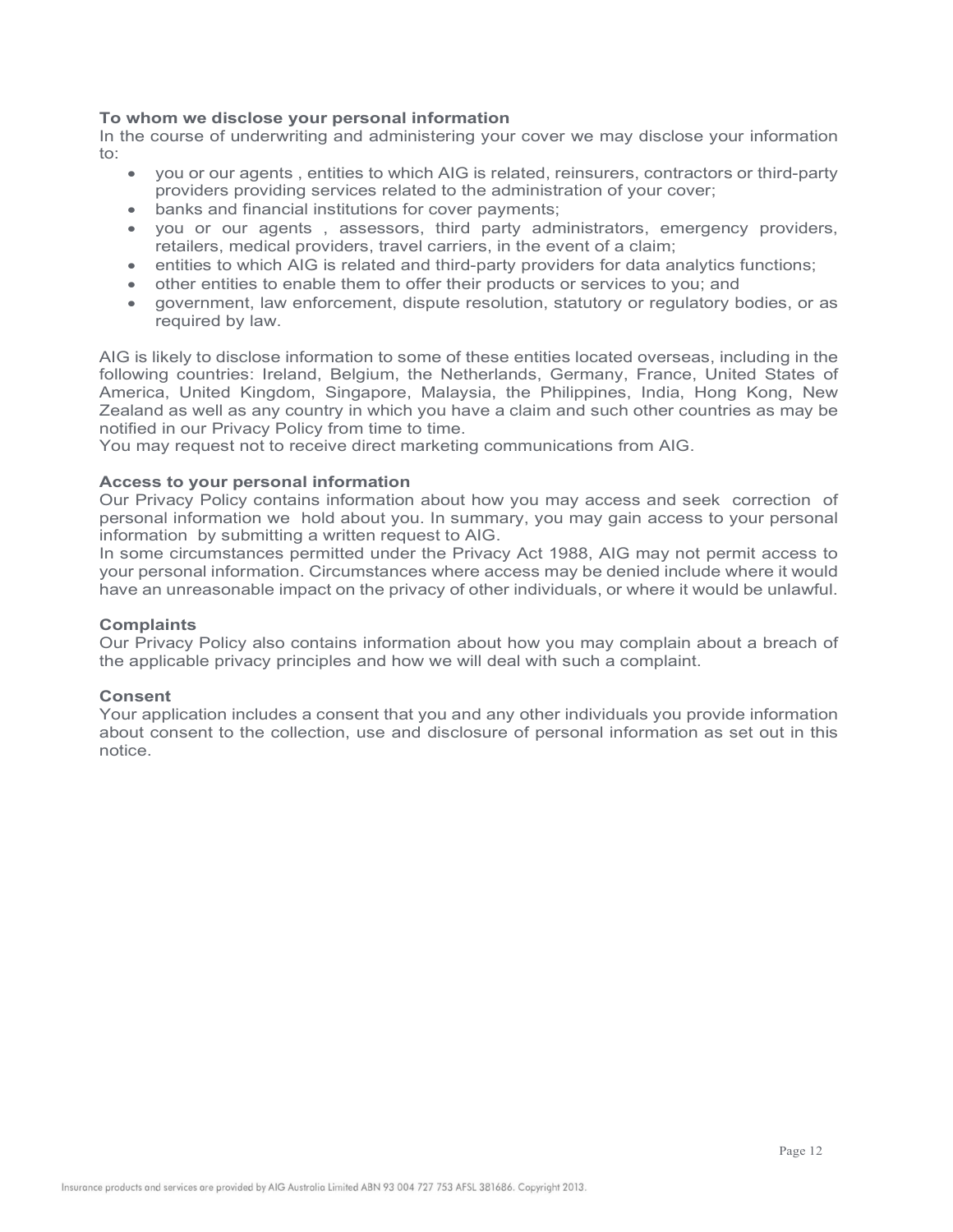#### Your Duty to take reasonable care not to make a misrepresentation

#### Duty to take reasonable care not to make a misrepresentation

You have a duty to take reasonable care not to make a misrepresentation to us before the contract of insurance is first entered into. You have the same duty when you renew, extend, vary or reinstate the contract.

This means that you must take reasonable care to answer accurately and completely all of the questions we ask you. If you are unsure about the requirements of any of our questions, please tell us. If you need to check your records or other information before answering, please make sure you do so. In answering our questions, you should also make sure you provide accurate and complete answers for anyone else to whom the questions apply.

Your compliance with this duty is very important as we make our decisions whether to insure you and, if so, on what terms based on the information you provide.

If you fail to take reasonable care and make a misrepresentation to us, we may be entitled to: • cancel your contract;

• deny a claim or reduce the amount we will pay you if you claim, or

• if the misrepresentation was made fraudulently, treat the policy as if it never existed.

#### Changes to this PDS

The information in this document is current as at the date of this PDS. We may change some of the information in the PDS that is not materially adverse from time to time without needing to notify You. You may review the current version of the PDS at any time by visiting the website http://www.danap.org/Membership\_Insurance/austinstable.php

Should You require it, We will also provide You with a paper version of this PDS free of charge upon receipt of such request. If it becomes necessary, We will issue a supplementary or replacement PDS.

#### COVER WORDING

#### Important Notes

AIG has issued a Group Diving Insurance Policy ("the Group Policy") to DAN World Ltd ("DAN") for Your benefit. AIG hereby certifies that You, subject to the acceptance of Your enrolment application and payment of applicable premium due, are insured for benefits as provided under the Certificate of Insurance issued to you.

#### **Definitions**

The following definitions, and any limitations or restrictions contained in these definitions, apply to all benefits provided under these Terms.

Accident/Accidental means a sudden, unexpected, unusual, specific event that occurs at an identifiable time and place.

Act of Terrorism means any actual or threatened use of force or violence directed at or causing damage, injury, harm or disruption, or committing of an act dangerous to human life or property, against any individual, property or government, with the stated or unstated objective of pursuing economic, ethnic, nationalistic, political, racial or religious interests, whether such interests are declared or not. Robberies or other criminal acts primarily committed for personal gain and acts arising primarily from prior personal relationships between perpetrator(s) and victim(s) shall not be considered Acts of Terrorism.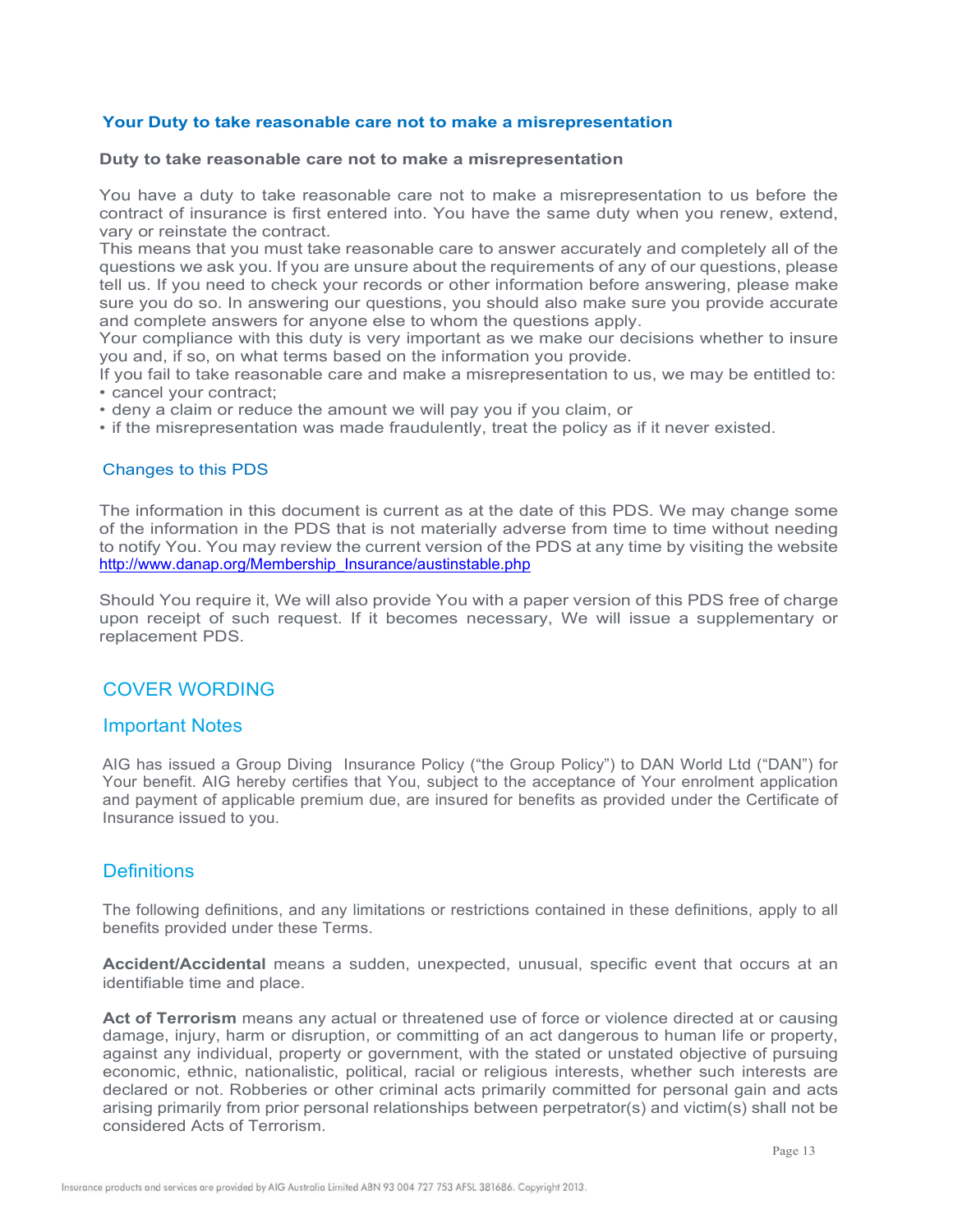Act of Terrorism shall also include any act which is verified or recognized by the (relevant) Government as an act of terrorism.

Arterial Gas Embolism (AGE) means signs and symptoms due to gas entering the arterial system as a result of over-pressurization of gas-containing body structures resulting from a Covered Dive.

Certificate of Insurance is the Certificate of Insurance issued to You when you take out this insurance or when You renew or endorse the cover.

Covered Dive means during the period this Insurance is in force, a recreational snorkelling activity, recreational dive, diving while a scuba instructor, dive master, is present on the actual dive, diving or snorkelling for the purposes of underwater photography, or diving while performing underwater research for a state or national government agency or university and provided such dives follow the diving safety guidelines of the American Academy of Underwater Scientists (AAUS) or any other recognized scientific body.

A Covered Dive must begin while Insurance is in force and must comply with the following depth restrictions:

Master Plan - maximum depth 50 meters or less

Preferred Plan - no maximum depth limit provided that the Member held appropriate certification and was using appropriate breathing gas mixes and equipment for the dive or dives undertaken.

A Covered Dive begins when a person enters the water to commence the diving or snorkelling activity referenced above and ends when the person exits the water at the end of that particular activity.

#### Custodial Care means care:

- 1. Provided primarily for the maintenance of the Insured Person; and
- 2. Essentially designed to assist the Insured Person in the activities of daily living.

Custodial Care does not include care primarily provided for its therapeutic value in the treatment of injury or illness.

Decompression Illness (DCI) means Decompression Sickness (DCS) or Arterial Gas Embolism (AGE).

Decompression Sickness (DCS) means signs and symptoms due to gas in the tissues resulting from a Covered Dive.

Diving Incident means an Accident (including an Accident caused by a marine animal or organism) that (i) occurs during a Covered Dive and (ii) directly results in DCI.

Diving Student means a person who participates in a course of instruction that leads to diving certification. The course of instruction must be under the direction of an approved organization. The course of instruction must be of limited duration (usually six weeks or less) and have a very limited number of open water dives (usually four to five).

**Effective Date** of coverage is the date acceptance of cover is confirmed by DAN or its agent and will commence at 12:01 a.m. local time at Your home address.

Eligible Person means a person: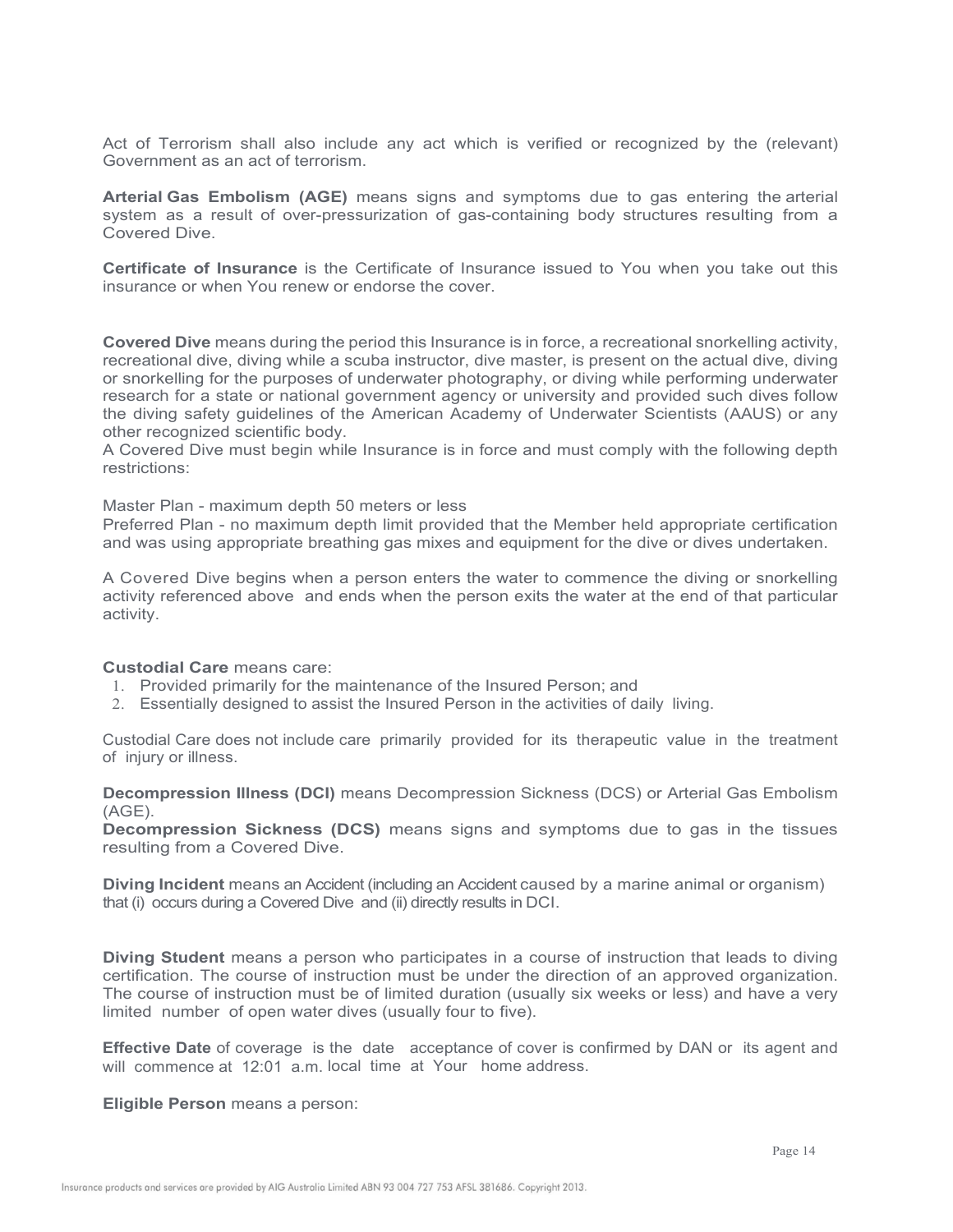- i. that satisfies the eligibility requirements to be a Member; and
- ii. is a current DAN World Member; and
- iii. whose home is in Australia; and
- iv. who are over 12 years of age and under 80 years of age on the effective date of cover under this insurance; and .
- v. who are recreational divers, underwater photographers, certain scientific divers, dive masters and instructors

Hospital means an Institution constituted, licensed and operated as a hospital that meets fully the following:

- 1. is operated in accordance with the laws pertaining to hospitals in the jurisdiction in which it is located;
- 2. is under the supervision of a medical staff and has one or more Physicians available at all times;
- 3. provides 24 hours a day service by registered graduate nurses (RN's);
- 4. maintains on its premises all the facilities needed for the diagnosis, medical care and treatment of an injury or illness;
- 5. maintains organized facilities for major surgery or has facilities available to it on a pre- arranged basis; and,
- 6. provides 24 hours a day service by registered graduate nurses (RN's).

No claim for treatment, care or services rendered in a Hospital will be denied solely because the Hospital lack major surgical facilities.

The term "Hospital" does not include an Institution, or that part of an Institution, used mainly for: (i) nursing care; (ii) rest care; (iii) convalescent care; (iv) care of the aged; (v) Custodial Care; or (vi) educational care.

Hyperbaric Chamber means a pressure vessel approved for recompression of Diving Incident victims and/or use of hyperbaric oxygen therapy, specifically for use for recompression of AGE or DCI.

Inpatient means an Insured Person who is confined as a registered bed-patient in a Hospital for whom a room and board charge is made.

Institution means a facility, operating within the scope of its license, whose purpose is to provide organized health care and treatment to a Member, such as a Hospital, convalescent or skilled nursing facility, ambulatory surgical centre, or any other such facility that the AIG approves.

Insurance/insurance means the coverage that an Insured Person has under the Group Policy and Terms.

Insured Member means the Member, and Diving Students who have Insurance under the Group Policy and in accordance with the Terms.

Insured Person means an Insured Member who is an Eligible Person and who is covered under the Group Policy as shown under the Certificate of Insurance and in accordance with the Terms.

Intensive Care Unit means a separate part of a Hospital that is reserved for critically and seriously ill patients who require highly skilled nursing care and constant or close and frequent audio visual nursing observation. The Intensive Care Unit must provide its patients with:

- 1. Room and board;
- 2. Nursing care by Nurses who work only in the unit; and
- 3. Special equipment and supplies that are primarily for use within the unit.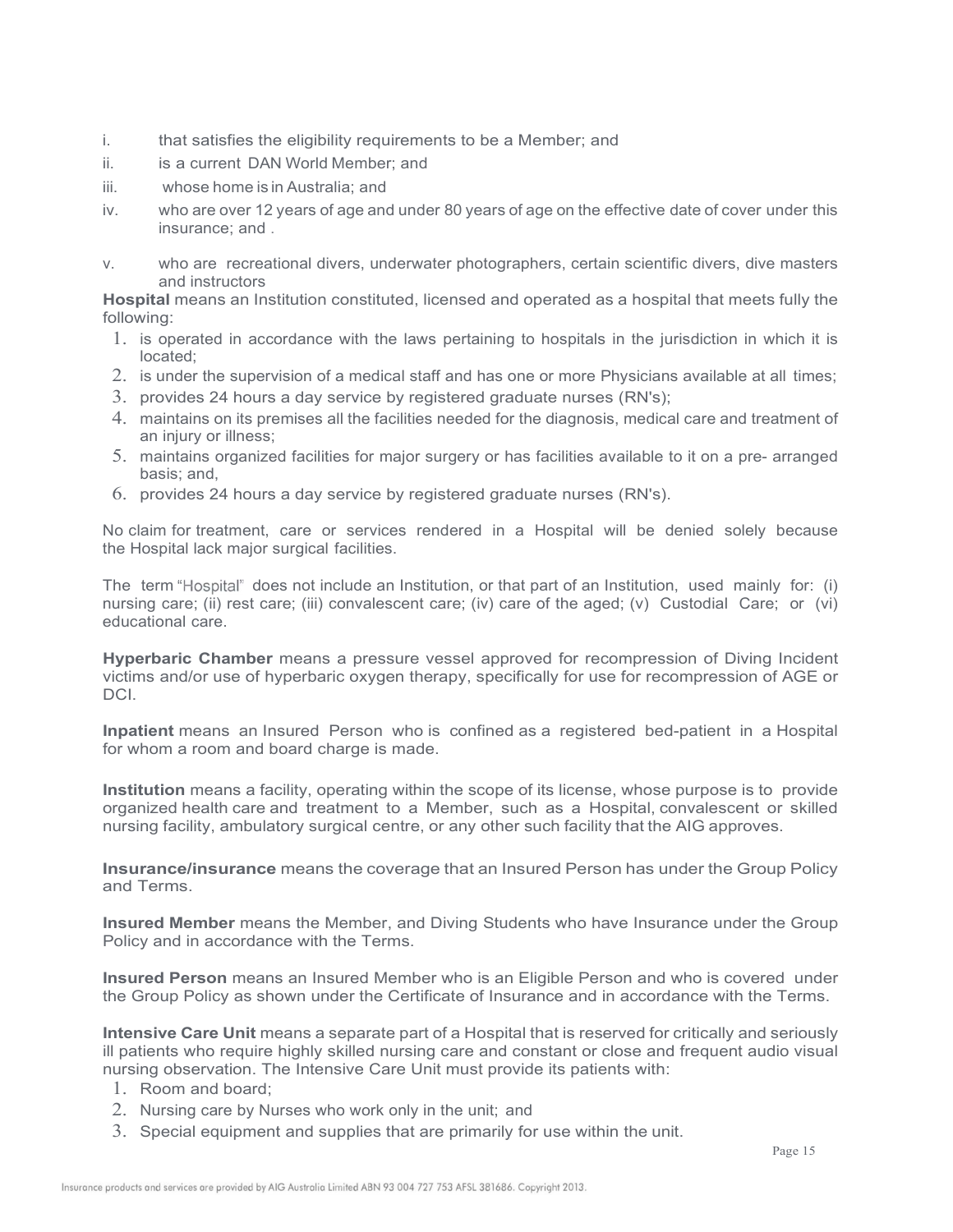In-water Injury means during the period this Insurance is in force any Injury that occurs while the Insured Person is diving or snorkelling and is a direct result of that activity.

Medically Necessary or Medical Necessity means services, treatment, care or supplies received by an Insured Person that the treating Physician determines based on reasonably satisfactory medical evidence to be:

- 1. Appropriate and necessary for the symptoms, diagnosis or direct care and treatment of where applicable a Diving Incident or an Accidental In-water Injury ;
- 2. Provided for the symptoms, diagnosis or direct care and treatment of where applicable a Diving Incident or an Accidental In-water Injury ; and
- 3. Within standards of good medical practice within the organized medical community; and
- 4. Not primarily for the convenience of the Insured Person, Insured Person's Physician or another provider:-and
- $5.$  The most appropriate supply or level of service that can safely be provided.

For Hospital stays, this means that acute care as an Inpatient is necessary due to the kind of services the Insured Person is receiving or the severity of the Insured Person's condition and that Outpatient Treatment would not be adequate to effectively treat the Insured Person.

Member means the member in good standing of DAN. As used in this provision of the Group Policy, the term Member will also mean a Diving Student.

Month(ly) means the period of time from the beginning of a number day of a Month through the end of the day just before the same numbered day of the following Month.

Nuclear, Biological or Chemical Terrorism means the intentional use of nuclear agents such as nuclear bombs or detonation of a conventional explosive, and/or the intentional use of chemicals, and/or the dissemination of microorganisms or toxins derived from living organisms to produce disease or death in humans, animals or plants.

Nurse means a Registered Nurse (RN), Licensed Practical Nurse (LPN) or Licensed Vocational Nurse (LVN) who is licensed by the State Board of Nursing. For nursing services required outside the jurisdiction of the United States, Nurse means a healthcare practitioner providing nursing services that is licensed or certified to provide such services in the country or district where the services are rendered.

**Outpatient Treatment** means Medically Necessary services and supplies provided to an Insured Person in a Hospital or other Institution, including: Ambulatory Surgical Center; Convalescent or Skilled Nursing Facility; or Physician's office, when the Insured Person is not charged for room and board.

Physician means a medical practitioner of the healing arts who is licensed in the country or district where the services are rendered and operates within the scope of his or her license and provides services covered under the Group Policy and in accordance with the Terms. The term shall include a licensed physiotherapist, but shall not include the Insured Person or any person related to the Insured Person by blood, marriage, or adoption.

Predisposing Medical Condition means any medical condition existing prior to the Effective Date of Insurance that may predispose the Member to an Accidental In-water Injury or Diving Incident . Such Predisposing Medical Condition includes, but is not limited to, epilepsy, diabetes, any other condition that could cause a person to become unconscious underwater, asthma, pulmonary disease, illness or injury, cardiovascular disease, cardiac conditions, previous DCI and major surgery.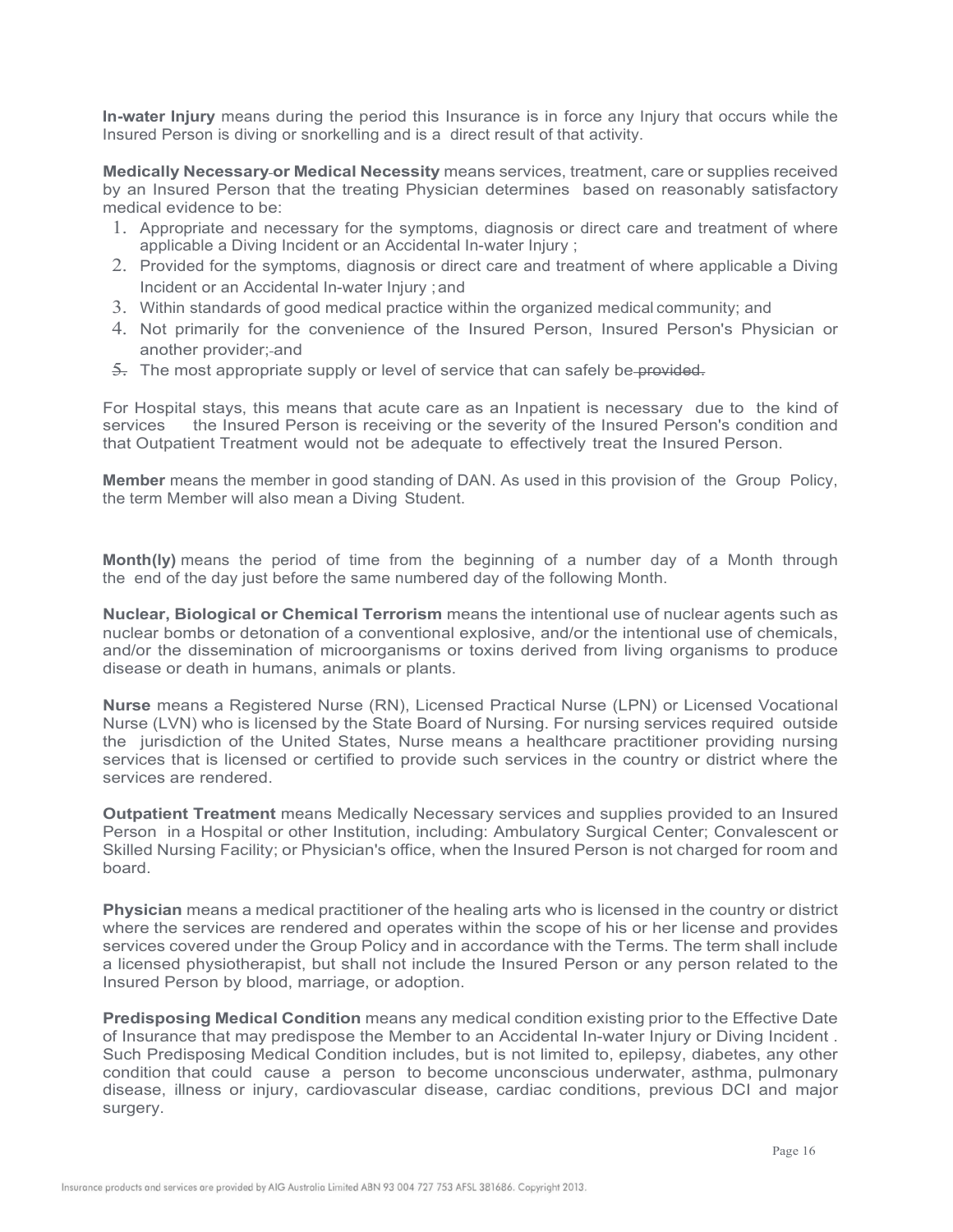Pre-existing Condition means a medical condition or symptoms that existed for which You have received, or a prudent person would have sought, diagnosis, treatment and/or medication within the 12 Months immediately preceding the effective date of Insurance.

**Pulmonary Barotrauma** means over distension and rupture of the lungs resulting from expanding gases during ascent from a Covered Dive.

Reasonable and Customary Charge(s) means means charges for Medically Necessary medical treatment, services and supplies that are required for the care of the Insured Person, are not excessive and are comparable to amounts charged by the provider to other patients for similar necessary medical treatment, services or supplies in the locality where the treatment, services or supplies are rendered. Consideration will be given to (1) the nature and severity of the condition for which the Insured Person needs care; and (2) any circumstances for which additional time, skill or experience are required. In any case where a provider of services accepts as full payment an amount less than the Reasonable and Customary Charge that would have been accepted in the absence of Insurance, that reduced amount will be the maximum Reasonable and Customary Charge. If other insurance exists, the most AIG will pay is the Reasonable and Customary Charge less what is paid by the Other Insurance.

Recompression Treatment means treatment for DCI in a recompression chamber.

Repetitive Dive Series means dives undertaken without a surface interval of at least 72 hours.

Room and Board means: (1) room and means; and (2) all general nursing services that are required for the care of Inpatients in a Hospital or other Institution. Charges for Room and Board must: (1) be billed by the Hospital or other Institution on its own behalf; and (2) be made at a daily or weekly rate that is based on the type of room required.

**Scuba Diving Activity** means any underwater activity involving the use of self-contained underwater breathing apparatus.

Surface Interval means the time spent out of the water between dives.

We/Our/Us means the AIG Australia Pty Ltd (AIG).

Your/You/you and Your/your carries the same meaning as Insured Person.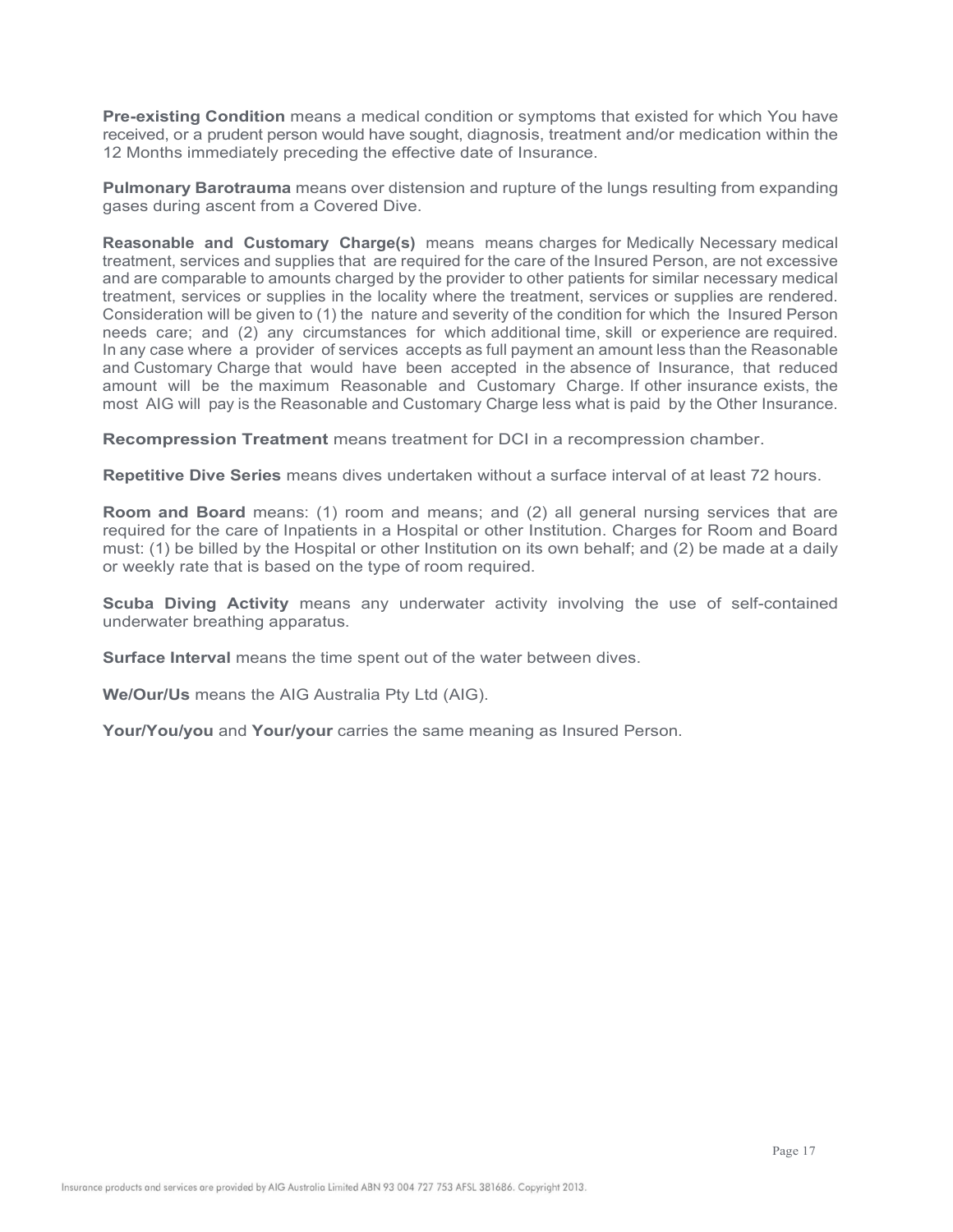## DESCRIPTION OF BENEFITS

#### BENEFIT A - COVERED MEDICAL CHARGES

Important:

 Benefit A cover is only available for medical expenses where such expenses arose and were incurred occur outside the Commonwealth of Australia. This cover does not replace Private Health Insurance

AIG will pay the benefits described below to an Insured Person, subject to the terms, conditions and limitations contained herein for events occurring outside Australia:

#### Master Plan

 100% of all reasonable expenses necessarily incurred outside the Commonwealth of Australia up to a maximum benefit of AUD\$150,000 Per Insured Person towards Covered Medical Charges in respect of or arising out of:

 (i) DCI or Pulmonary Barotrauma provided such DCI and Pulmonary Barotrauma arose and subsequent Covered Medical Charges were incurred as a direct result of a Diving Incident or and Accidental In-water Injury; or

(ii) an Accidental In-water Injury

 It is a condition of coverage under this Plan that all diving and snorkelling activities are within 50 metres depth, and all training and breathing gas requirements of a particular diving or snorkelling policy.

#### Preferred Plan

100% of all reasonable expenses necessarily incurred outside the Commonwealth of Australia up to a maximum benefit per occurrence of AUD\$300,000 Per Insured Person towards Covered Medical Charges incurred for a Diving Incident or an Accidental In-water Injury.

Benefits are only payable for Covered Medical Charges in respect of or arising out of :

 (i) DCI or Pulmonary Barotrauma provided such DCI and Pulmonary Barotrauma arose and subsequent Covered Medical Charges were incurred as a direct result of a Diving Incident or an Accidental In-water Injury; or

(ii) an Accidental In-water Injury

While there is no depth limit as a condition for coverage under this plan nevertheless it is a condition of coverage under this Plan that all diving and snorkelling activities are within the training and breathing gas requirements of a particular diving or snorkelling policy.

#### Maximum Benefit Payable

The maximum benefit payable under the Plans specified above will apply to all Insured Persons. If an Insured Person elects to transfer from one Plan to another, the new maximum benefit will apply. An Insured Person cannot however elect to transfer from one Medical Insurance Plan to another if a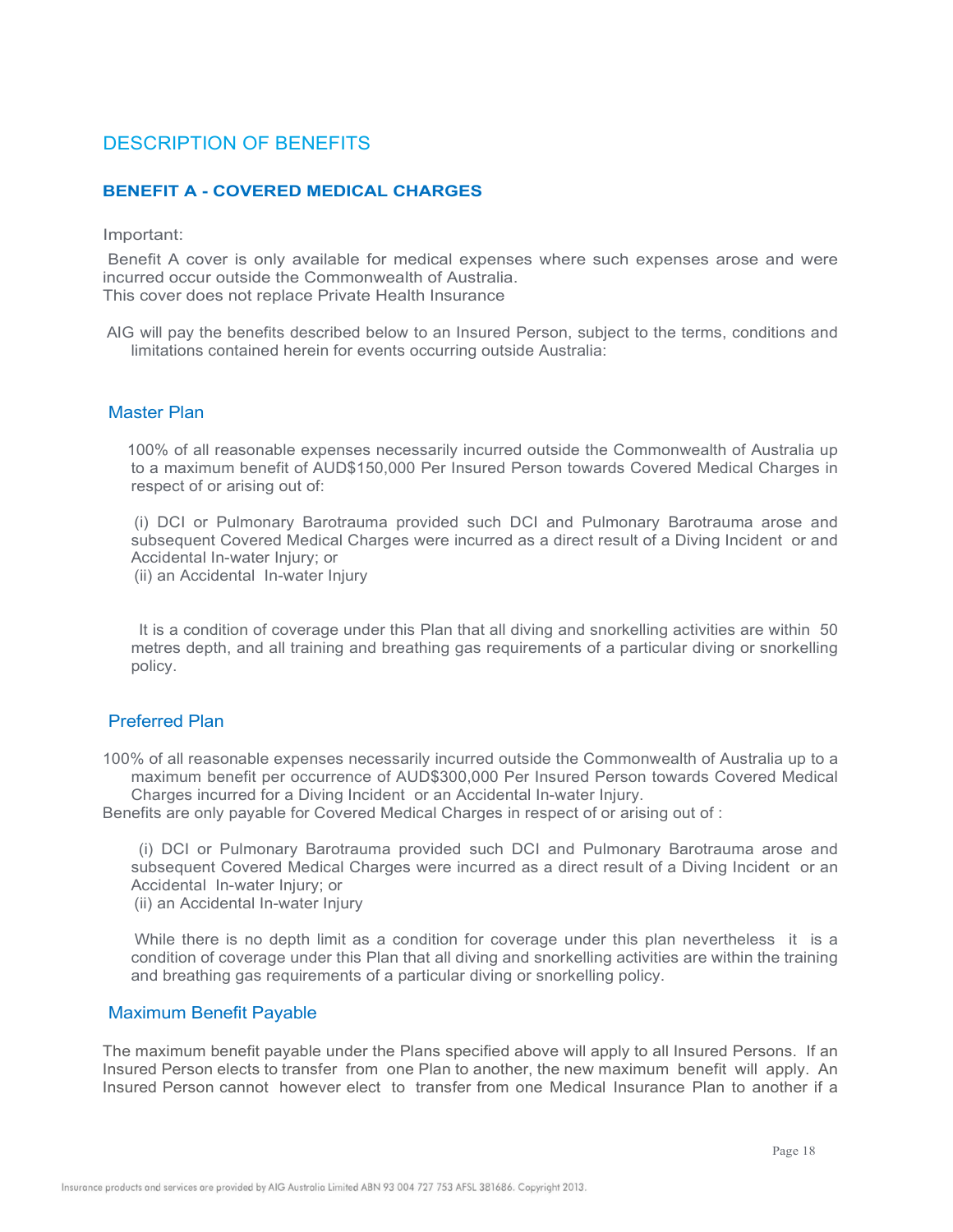claim, or an incident that may lead to a claim, has occurred.

#### Covered Medical Charges

AIG will pay 100% of the Covered Medical Charges described below,, up to the Maximum Benefit of each Plan.

Covered Medical Charges means eligible charges that are for Medically Necessary services, supplies, care or treatment for (where applicable and depending on the Plan selected) a Diving Incident or Accidental In-water Injury. The Necessary Medical Charges must be incurred within 365 days of such accident or incident.

Such Medically Necessary services, supplies, care or treatment must be prescribed, performed or ordered by a Physician and the Covered Medical Charges for such services, supplies, care or treatment must be Reasonable and Customary.

For the purposes of this Benefit A - Covered Medical Charges, Covered Medical Charges include:

- 1. Fees for treatment of DCI in a Hyperbaric Chamber. After each treatment, the patient's condition must be evaluated and the results of that evaluation reviewed and discussed with medical personnel at DAN World and/or National Baromedical Services (NBS) in consultation with the Insured Person's Physician. Each additional treatment after the first, where Medically Necessary must be approved either by DAN or NBS. Charges in connection with any Preexisting Condition are covered only after an initial period of coverage. An initial period of coverage is a period of twelve (12) consecutive months ending while the Insured Person is insured under the Group Policy and in accordance with the Terms and during which no medical services for the condition were received. The term "medical services" includes, but is not limited to, diagnosis, treatment and/or medications. Benefits following the initial period of Coverage for Pre-existing Conditions are considered payments for regular benefits.
- 2. Physician's charges for Hyperbaric Chamber treatment, medical care and surgical operations.
- 3. Local ambulance charges for transportation by a professional ground, air or marine ambulance service to the nearest Hospital or Hyperbaric Chamber where appropriate care or treatment can be given. It is important that DAN TravelAssisst is contacted before incurring any Medically Necessary expenses towards transportation involving air or marine ambulance service so that they can confirm whether they agree they are reasonable for reimbursement.
- 4. Hospital charges for:
	- a. Room and Board;
	- b. General nursing care, including Hyperbaric Chamber treatment;
	- c. Other Inpatient and Outpatient services and supplies (this does not include charges for professional services rendered at the hospital by non-staff); and
	- d. Confinement in an Intensive Care Unit as long as such confinement is ordered by a Physician and requires special medical and nursing treatment not generally provided to other Inpatients in the Hospital.

The maximum allowance payable for room and board for each day of Hospital confinement shall be no greater than the average semi-private room rate for the Hospital where confined. If the Hospital where confined has only private rooms, the Daily Hospital Allowance will be 80% of the private room rate. The Daily Intensive Care Unit Allowance payable for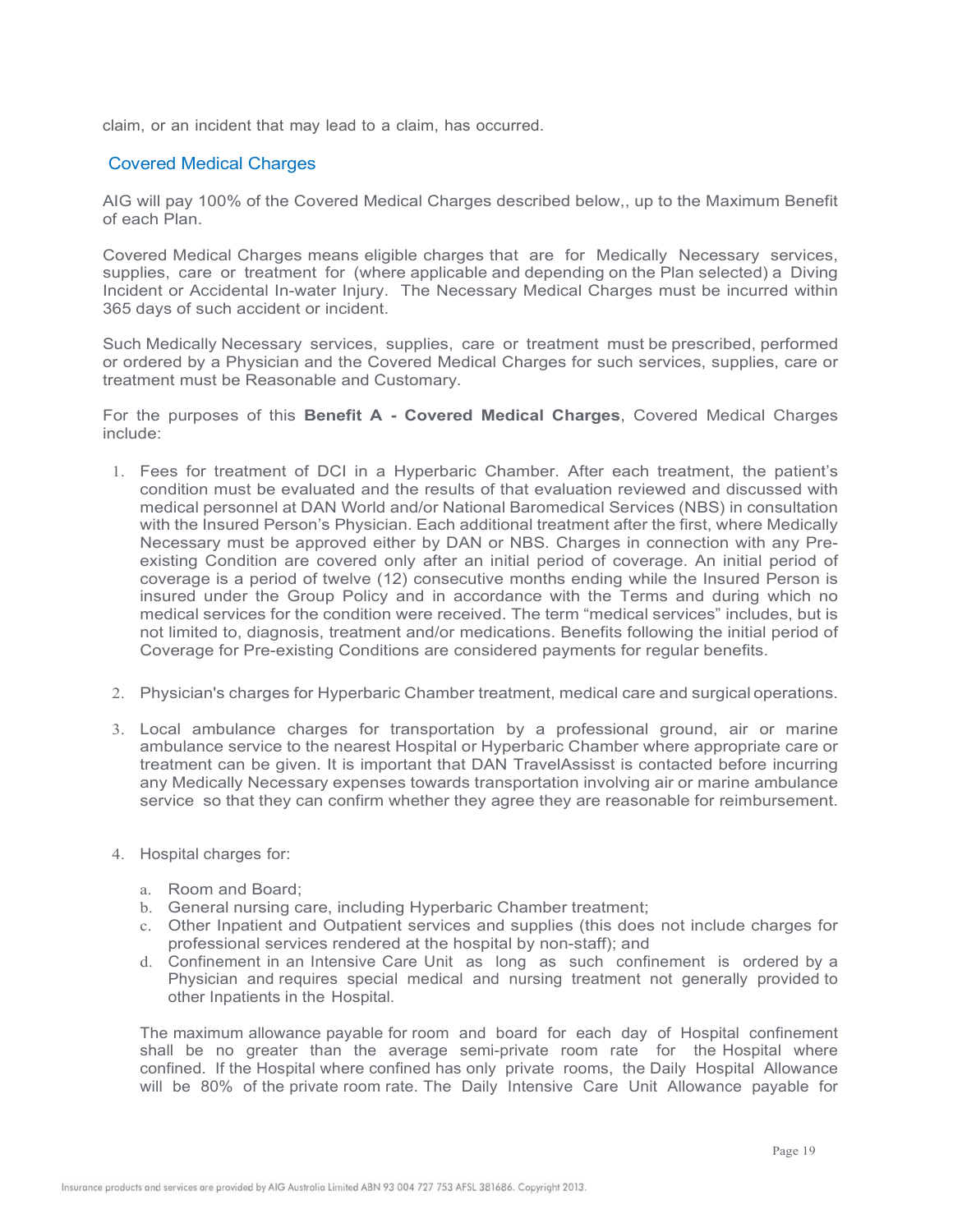room and board for each day of confinement in an Intensive Care Unit is two (2) times the Daily Hospital Allowance.

- 5. Medical Supply Charges for oxygen;
- 6. Other eligible charges including:
	- a. Ambulatory surgical charges for necessary services and supplies if:
		- i. the charges are due to surgery;
		- ii. benefits for these charges would have been payable if the surgery had been done in a Hospital; and,
		- iii. such surgery is performed in an ambulatory surgical center that is operating within the scope of its license to perform such surgery.
	- b. Surgeon's charges for the performance of surgical procedures.
	- c. Anaesthesia charges and its administration when these are not covered as Hospital charges.
	- d. Nursing, physiotherapy, and occupational therapy charges for:
		- i. private duty nursing care by a Nurse; and
		- ii. treatment by a licensed physiotherapist; and
		- iii. treatment by a licensed occupational therapist.
	- e. Radiological and laboratory charges for X-rays, radiological treatment, and diagnostic laboratory tests.
	- f. Medical supply charges for:
		- i. casts, splints, trusses, braces, crutches, and surgical dressing; and
		- ii. artificial eyes and limbs for the initial replacement of natural eyes and limbs severed while an Insured Person; and
		- iii. rental of manually operated wheelchairs and hospital beds, oxygen equipment and other durable medical equipment that is used solely by the Insured Person. The Underwriter may, at its discretion, approve purchase of such items.

#### Limited Covered Medical Charges for all Plans

Covered Medical Charges for Medically Necessary alternative therapies like massage therapy and other physical manipulation of the body for healing, such as osteopathy, chiropractic and acupuncture are limited to AUD\$350 per calendar year and payable at AUD\$35 per visit for up to10 visit.

#### Extended Benefits

If the Group Policy terminates while an Insured Person is totally disabled, benefits will be extended for Covered Medical Charges incurred after the date of termination. These extended benefits are subject to the same terms that would have applied if the Group Policy had remained in force. These extended benefits are payable only for charges incurred:

1. For treatment of where applicable the specific Accidental In-water Injury or specific Diving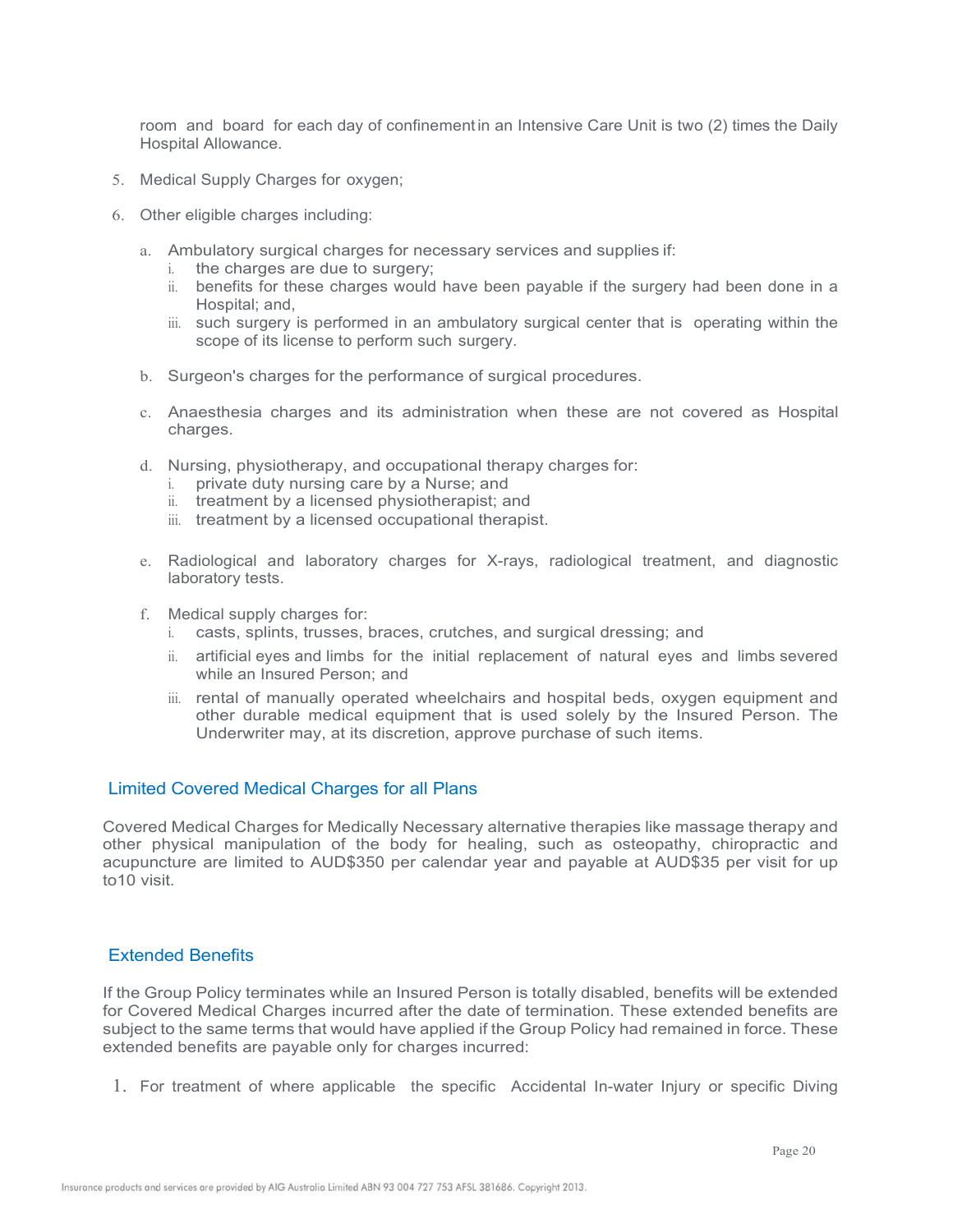Incident that caused the total disability;

- 2. While such person remains so totally disabled; and
- 3. During the first 12 consecutive Months after the Group Policy terminates.

For purposes of this extension of benefitstally disabled means that an Insured Person cannot perform the usual activities of a person of like age and sex with like occupation or retired status.

#### BENEFIT B - ACCIDENTAL DEATH AND DISMEMBERMENT BENEFIT AND PERMANENT TOTAL DISABILITY AS A RESULT OF A DIVING INCIDENT OR AN ACCIDENTAL IN-WATER INJURY

Available only with the Preferred and Master Plans

#### Accidental Death and Dismemberment Benefit

AIG will pay the benefit listed in the following table if an Insured Person sustains a loss as set out in the Table of Losses below ('the Loss")resulting from an Accidental In-water Injury or Diving Incident (including Disappearance as specified below); provided that:

- 1. Such Loss occurs within 365 days of the Diving Incident or an Accidental In-water Injury ;
- 2. The benefit payable for any such Loss shall be the amount stated opposite such Loss in the Table of Losses below.
- 3. The Principal Sum for this benefit for the Preferred and Master Plan is AUD\$10,000.
- 4. If more than one Loss is sustained as the result of one Diving Accident or an Accidental In-water Injury, only one amount, the largest (if any), will be payable.

#### Table of Losses

| Loss of:                                      | Payment:                   |
|-----------------------------------------------|----------------------------|
| Life                                          | Principal Sum              |
| Both Hands or Both Feet or Sight of Both Eyes | <b>Principal Sum</b>       |
| One Hand and One Foot                         | <b>Principal Sum</b>       |
| Either Hand or Foot and Sight of One Eye      | <b>Principal Sum</b>       |
| Either Hand or Foot                           | One-Half the Principal Sum |
| Sight of One Eye                              | One-Half the Principal Sum |

In respect of Loss" with regard to (i) hand and foot, actual severance through or above the wrist or ankle joint; and, (ii) eyes, the entire and irrecoverable loss of sight.

Loss of life must be evidenced by a death certificate or such other proof or documentation acceptable to AIG. Payment for Loss of Life of an Insured Person will be paid to the estate of the Insured Person. The beneficiary for Loss of Life for a spouse or dependent (covered as a family member) shall be the Insured Person.

Disappearance: If the body of the Insured Person has not been found within one year of the disappearance; forced landing, stranding, sinking or wrecking of a conveyance, duly reported to concerned authorities, in which such person was an occupant, then it shall be deemed, subject to all other terms and provisions of this Policy; that such Insured Person shall have suffered Loss of Life for the purpose of this Accident Death and Dismemberment Indemnity. If the Insured Person is subsequently found alive, any benefits paid for Accidental Death shall be returned.

**Exposure to the Elements:** If by reason of a Diving Incident or an Accidental In -water Injury covered by the Group Policy and in accordance with the Terms, an Insured Person is unavoidably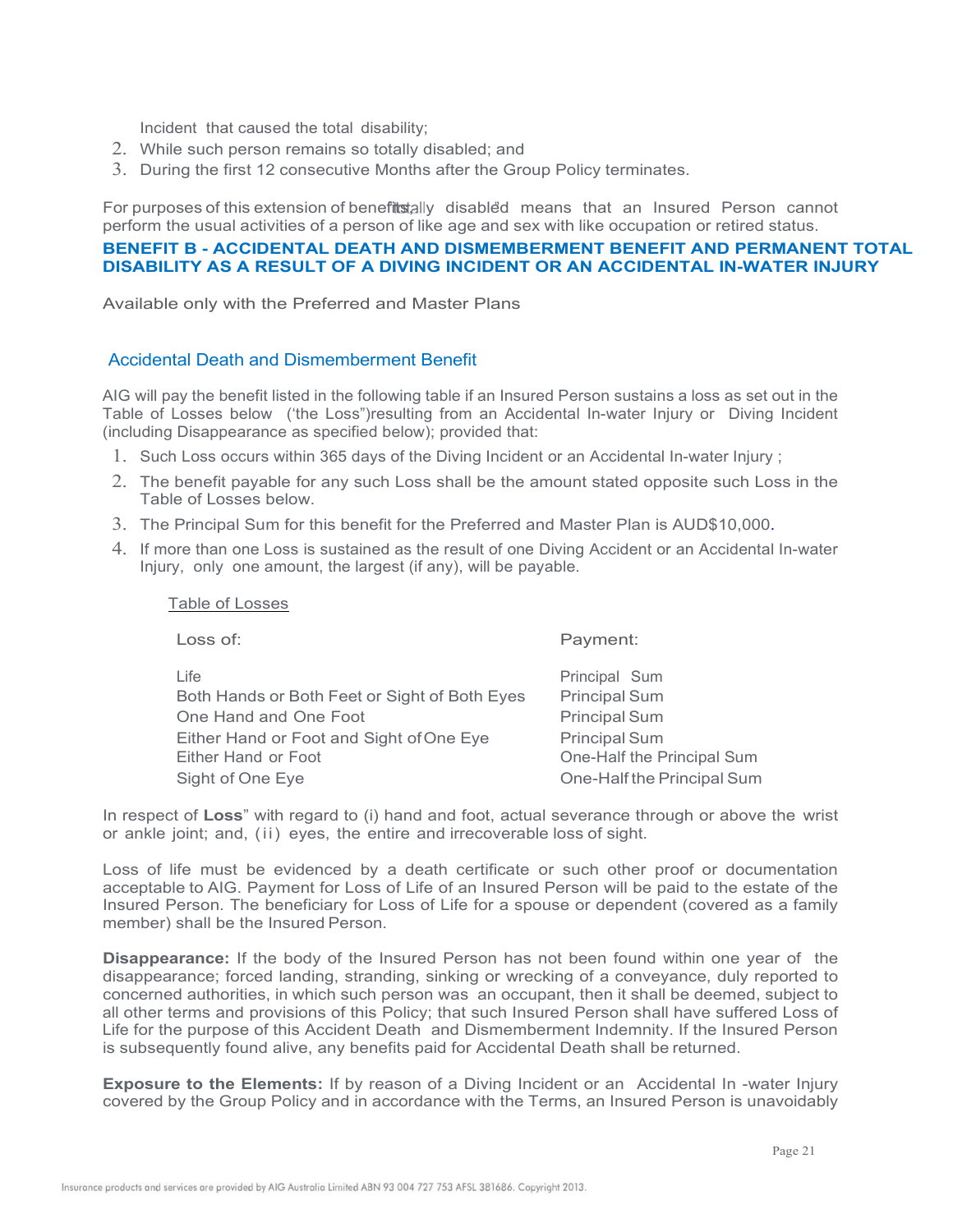exposed to the elements and as a result of such exposure the Insured Person suffers a loss for which indemnity is otherwise payable hereunder; such loss will be covered under the terms of the Group Policy and in accordance with the Terms.

#### Permanent Total Disability Benefit

#### Available only with the Preferred and Master Plans

If an Insured Person who is over 21 gives AIG written notice that he or she is Permanently Totally Disabled, AIG will pay him or her the Principal Sum. The Principal Sum for this benefit for the Preferred and Master Plan is AUD\$10,000. The Permanent Total Disability must result from an Accidental In-water Injury or Diving Incident that occurs while coverage is in force and must be evidenced by a report from a Physician in a form acceptable to AIG.

The Permanent Total Disablement must:

- 1. Occur within 365 days of the date of the Diving Incident or Accidental In-water Injury ;
- 2. Continue without interruption for at least one year; and
- 3. Reasonably be expected to continue without interruption until the Insured Person's death.

Any amount otherwise payable under this benefit will be less any amount paid or payable under the Accidental Death and Dismemberment Benefit provided the loss is due to the same Diving Incident

. For purposes of this benefit only, the phrase "Permanent Total Disablement means that an Insured Person, due to an Accidental In-water Injury or Diving Incident , is unable to perform substantial and material duties of any occupation, if employed, or if retired, all of the normal activities for a person of like age and sex in good health.

### Exclusions applying to all Benefits

No coverage is provided under these Terms and Group Policy

- 1. after the date the Group Policy terminates, except as provided under the Extended Benefits provision;
- 2. for treatment of known Chronic, Pre-Existing or Predisposing Medical Conditions, unless such condition was previously disclosed to DAN and the Insured Person received a written waiver for coverage of that condition;
- 3. for medical treatments occurring more than a year after where applicable an Accidental In-water Injury or a Diving Incident ;
- 4. for services or supplies for which an Insured Person is not required to pay or charges made only because insurance exists;
- s. for any expenses which are compensable under other medical expense insurance, the Workers' Compensation or Occupational Disease Act or Law of any country, or any services, supplies or treatments provided under any federal, state or other governmental plan or law;
- 6. due to or in connection with any act due to war, declared or not;
- 7. for Custodial Care;
- 8 . for drugs and medicine that may be obtained without written prescription and/or not furnished by and administered during a Hospital confinement as an Inpatient ;
- 9. for charges that are more than the Reasonable and Customary Charges for the services and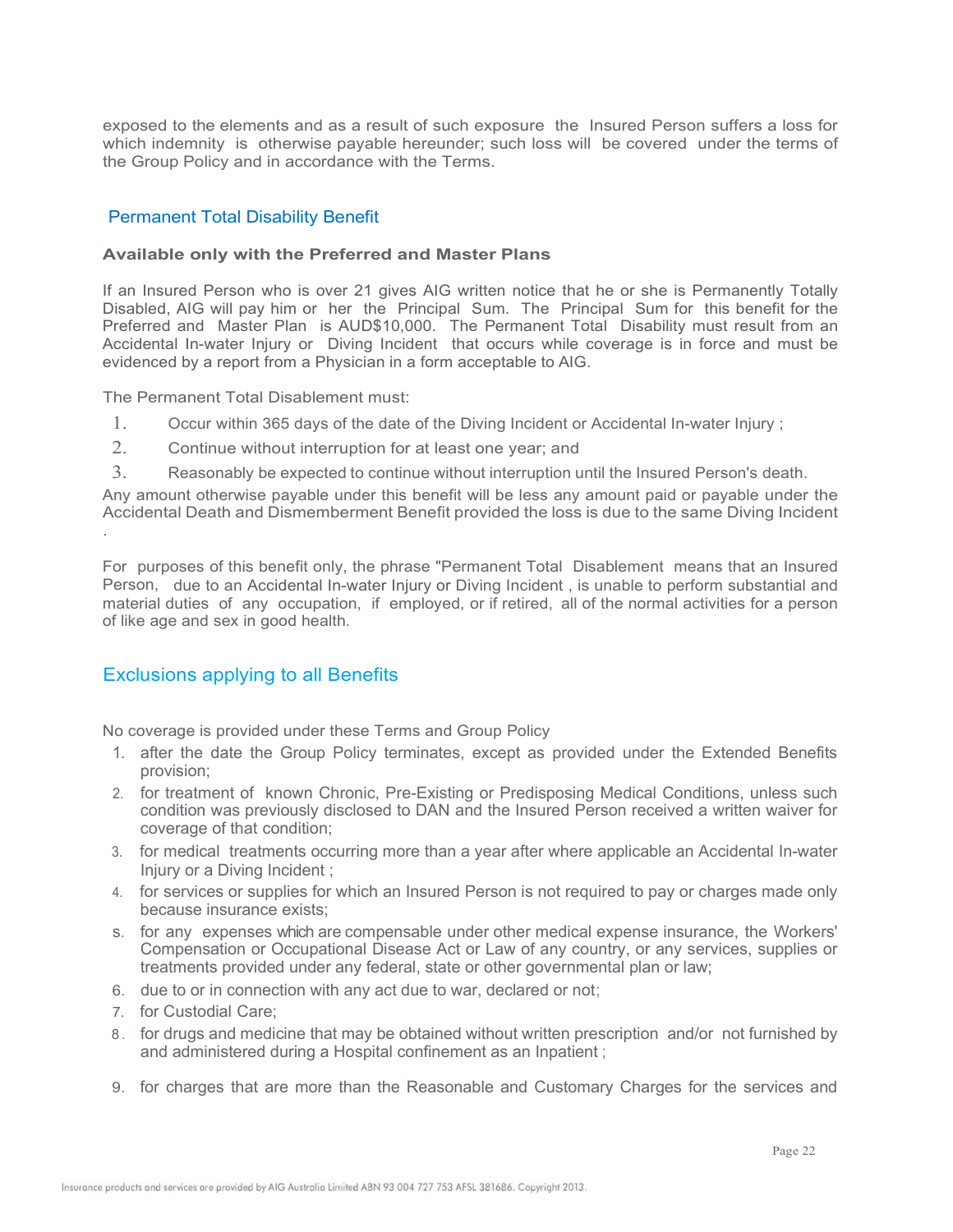supplies furnished;

- 10. for Hospital services and supplies when confinement is solely for diagnostic testing purposes;
- 11. for or in connection with nervous, emotional or mental disorders;
- 12. for a dive, or one or more dives as part of a Repetitive Dive Series, which exceeds the maximum depth specified under the Plan taken out by the Member.
- 13. for a diving accident that occurs after drug and alcohol use unless such drug was prescribed by a Physician and was not excluded in a letter of exclusion provided by DAN to the Insured Person at the time of joining DAN;
- 14. for medical exams not required for treatment of where applicable an Accidental In-water Injury or a Diving Incident ;
- 15. for routine eye or hearing exams, eye refractions, eye glasses, contact lens, hearing aids or any type of external appliances used to improve visual or hearing acuity and their fitt ings;
- 16. For cosmetic or reconstructive procedures, and any related services or supplies, which alter appearance but do not restore or improve impaired physical functions;
- 17. for care, treatment, services or supplies:
	- a. not prescribed by a Physician;
	- b. not Medically Necessary;
	- c. resulting from a known Predisposing Medical Condition that was not declared in writing to DAN at the time of application for cover or communicated to DAN in writing if the condition arose during the period of cover;
	- d. that are considered experimental or provided mainly for the purpose of medical or other research;
	- e. received from a Nurse which do not require the skill and training of a Nurse; or,
	- f. received in a Hospital owned or operated by the government of any country or any of its agencies, which provides services without charge;
	- g. provided or paid for by any governmental plan or law not restricted to the government's civilian employees and their dependents;
	- h. ordered by a family member;
	- i. to the extent that benefits are payable under other provisions of the Group Policy and the Terms; ,
	- j. provided or paid for by any government's civilian employees and their dependents; or
	- k. for which benefits are not payable due to any coinsurance provisions of this Group Policy; or,
- 18. in connection with any Act of Terrorism or Nuclear, Biological or Chemical Terrorism;
- 19. in connection with undertaking a dive, a Repetitive Dive Series, a Scuba Diving Activity or snorkeling activity against the advice of a physician or DAN Staff Medic;
- 20. in connection with flying within a Surface Interval shorter than the required interval specified in the most recent Divers Alert Network Flying After Diving Guidelines;
- 21. in connection with flying within 72 hours of Recompression Treatment or within a longer no-flying period if so specified by the treating physician;
- 22. in connection with undertaking a dive, a Repetitive Dive Series, or a scuba diving activity within a minimum period of six weeks after the completion of Recompression Treatment;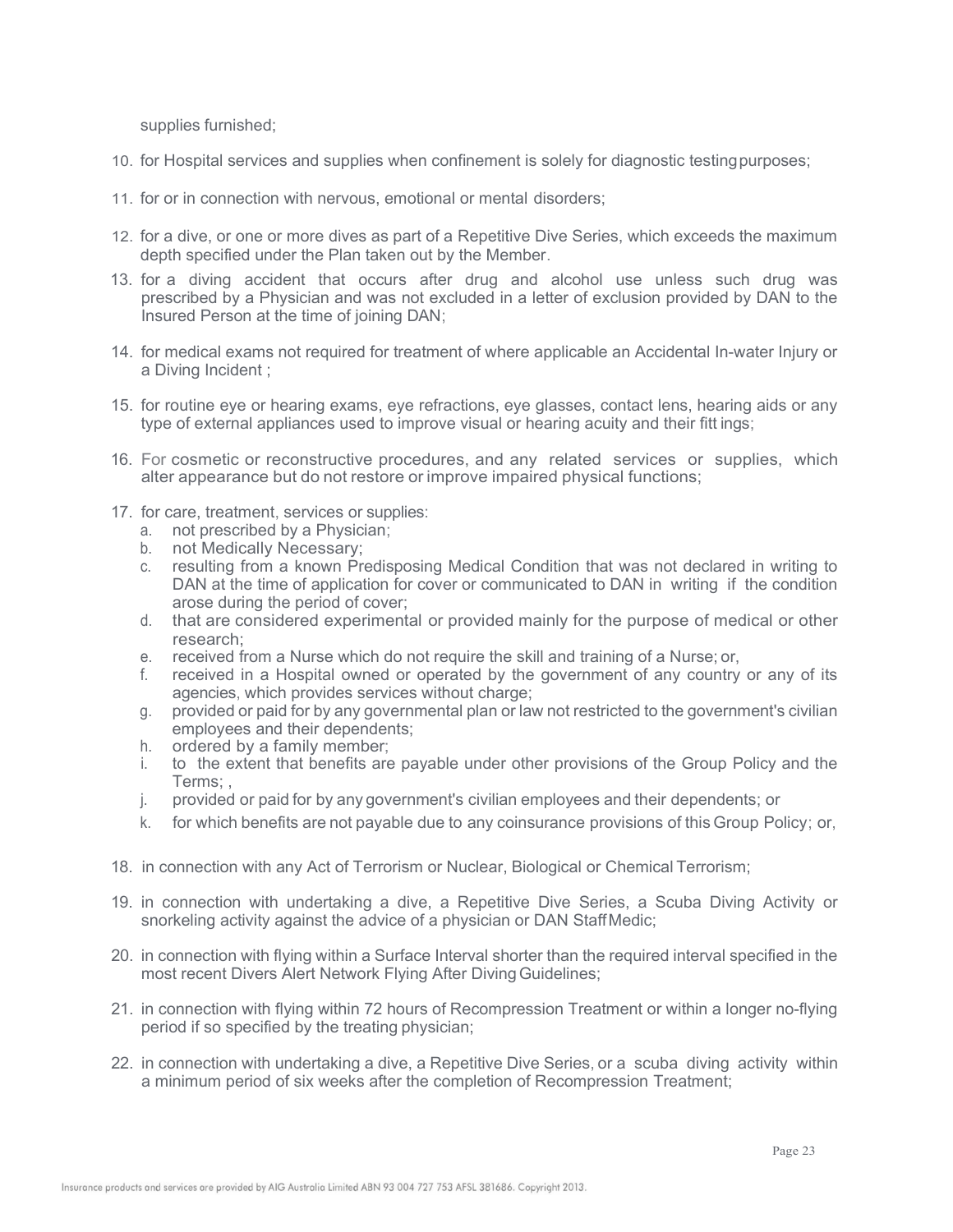- 23. in connection with undertaking a dive, a Repetitive Dive Series, or a Scuba Diving Activity without first obtaining a clearance to return to diving from the treating physician after undergoing Recompression Treatment;
- 24. in connection with undertaking a dive, a Repetitive Dive Series, a Scuba Diving Activity, a snorkeling activity, or breathhold diving activity as part of preparation for or participation in a contest, competition, record attempt, trial or experiment related to achieving depth or endurance records on compressed gas or breathhold;
- 25. in connection with undertaking a dive, a Repetitive Dive Series, a Scuba Diving Activity, a snorkeling activity, or breathhold diving activity in a manner in which the Insured Person knew, or reasonably should have known, would expose them to an obvious risk of suffering an injury or illness, or exacerbating a current illness or injury;
- 26. in connection with transportation or treatment expenses in those cases where the Insured Person fails to promptly contact DAN at the time of the event giving rise to the claim in accordance with DAN procedures and this Certificate ( see "How to file a Claim")
- 27. in connection with suicide or attempted suicide or self-inflicted injury;
- 28. in connection with commercial diving or snorkelling operations.

#### In addition to the above Exclusions

We will not be liable to provide any coverage or make any payment hereunder if to do so would be in violation of any sanctions law or regulation which would expose AIG Australia, its parent company or its ultimate controlling entity to any penalty under any sanctions law or regulation.

## GENERAL POLICY PROVISIONS

**Effective Date:** The Effective Date of coverage is the date acceptance of cover is confirmed by DAN or its agent and will commence at 12:01 a.m. local time at Your home address.

Waiting Period: The Effective Date will be deferred to a later date later then the date determined under the provision headed Effective Date The circumstances when this will occur as well as the corresponding deferred Effective Date is set out below :

- i. If you have engaged in any diving or other activity prior to their Effective Date that has materially contributed to, directly or in-directly or resulted in a Diving Incident or where applicable an Accidental In-water Injury, then the Effective Date will be deemed to be deferred to the date of your complete recovery from such injury as certified by a medical practitioner.
- ii. If you are confined in an Institution on the Effective Date for this cover, then the Effective Date for their cover will be deemed to be deferred to the date of your discharge from the Institution

In both the circumstances listed above, no cover will be provided under the Group Policy and these Terms for any evacuation, medical, paramedical or other benefits incurred prior to the deferred Effective Date, regardless of the date on which a claim for such cover or benefit is made by or on behalf of the Insured Person.

Physical Examination and Autopsy: AIG has the right to have a Physician of their choice examine any Insured Person as often as reasonably necessary while a claim is pending. AIG also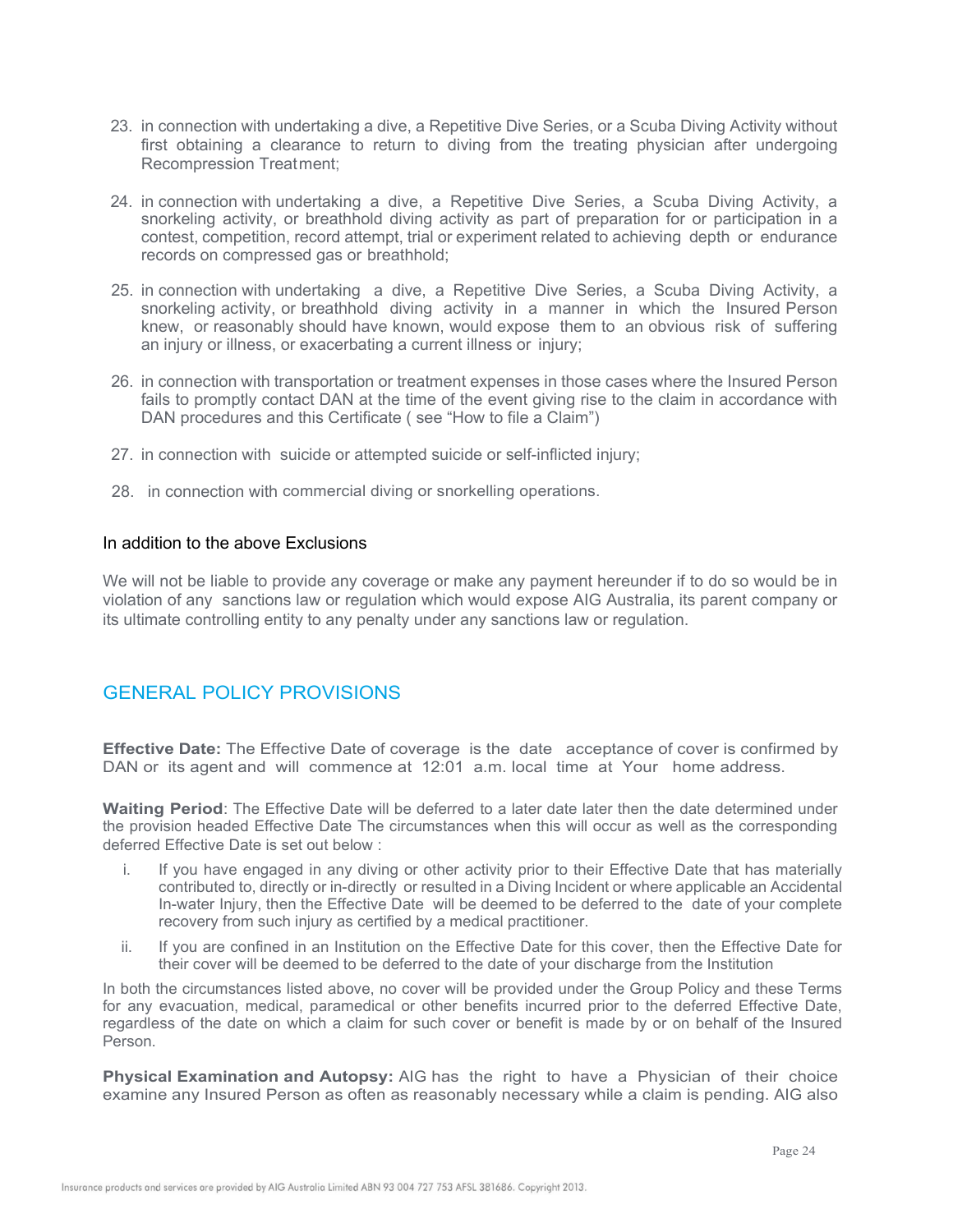has the right to have an autopsy performed in the case of death, unless prohibited by law. These will be done at AIG's expense.

Termination of Policy: Termination is without prejudice to any claims that originate prior to the termination date.

Right to Recovery: If payments for claims made by AIG are more than the amount payable under the Group Policy and Terms, AIG may recover the overpayment. AIG may seek recovery from one or more of: (i) any Member to or for whom benefits were paid; (ii) any other insurers; (iii) any Institution, Physician or other provider of medical care; or, (iv) any other organization. AIG is entitled to deduct the amount of any such overpayments from future claims payable to You.

Subrogation: If benefits are paid under the Group Policy and Terms, then to the extent an Insured Person recovers any equivalent amounts arising out of the same event which triggered payments of benefits under the Group Policy and Terms from a third party, its insurer, or the Insured Person's uninsured motorist insurance, AIG will be entitled to a refund (from such amounts) of all benefits that it has paid.. and/ or deduct such amount from any benfits payable under the Group Policy or Terms AIG is not responsible for the Insured Person's attorney's fees or other costs.

Upon request, the Insured Person must complete any required subrogation forms and return them to AIG. The Insured Person must reasonably cooperate with AIG in asserting its right to recover.